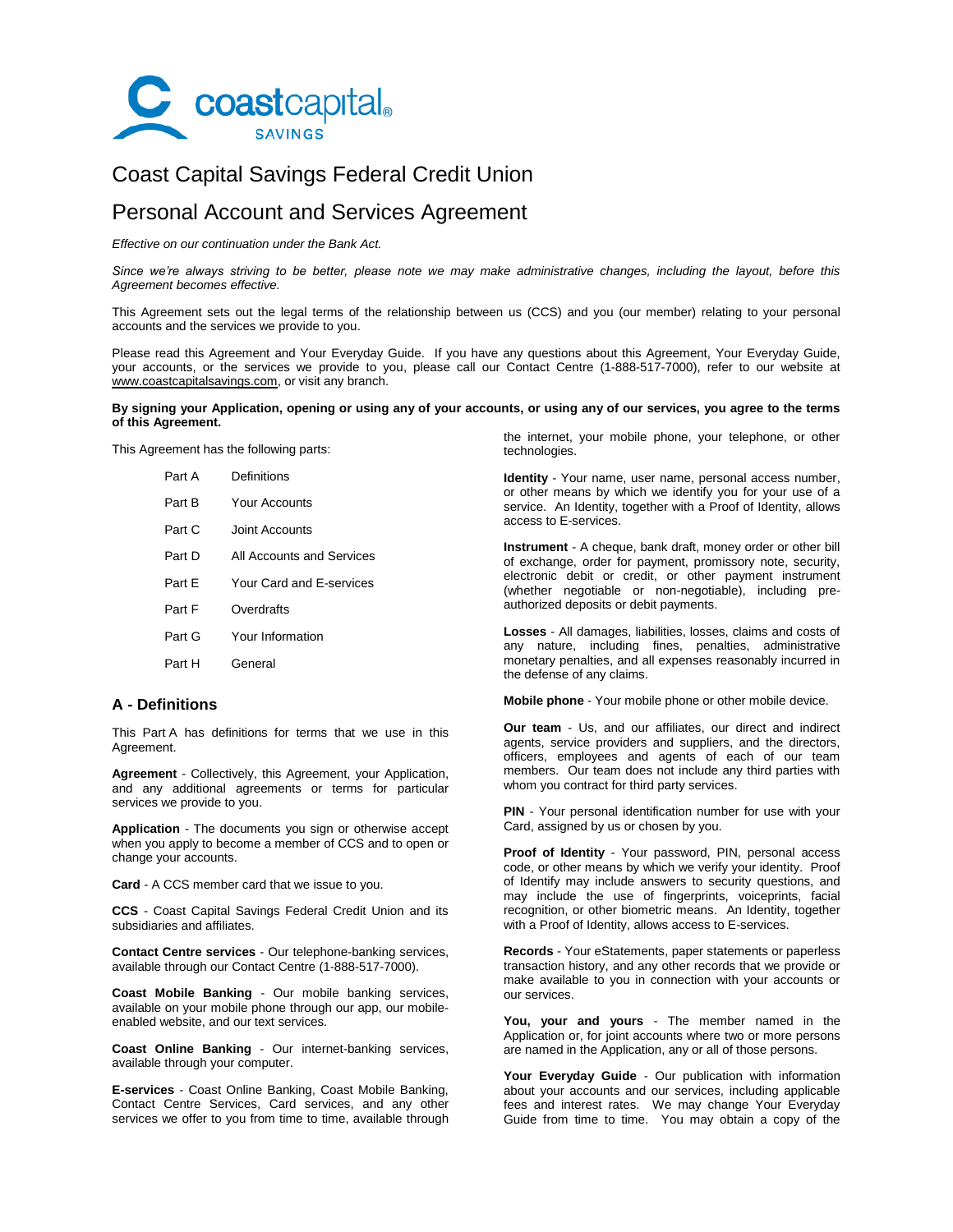current version of Your Everyday Guide on our website, by calling our Contact Centre, or by visiting any branch.

<span id="page-1-0"></span>**We, us and our** - Refer to CCS.

# **B - Your Accounts**

# **1. Your accounts**

You may open any number of personal deposit accounts. You may only use your accounts for your personal banking needs. If you use an account to carry on a business, we may charge you business banking service fees, and we may close your account or change your account to a business account.

### **2. How you make deposits to your accounts**

You may deposit funds to your accounts in person, by direct deposit or electronic transfer, by sending us digital images of cheques or other instruments using methods that are acceptable to us, by mail, or in any other manner acceptable to us from time to time. We may, but are not required to, credit to your accounts deposits made by any person on your behalf. All deposited instruments must be payable to you or to bearer. You authorize us to endorse in your name any instrument deposited without endorsement. We may not accept for deposit instruments which bear a prior endorsement (because we may be unable to verify that endorsement). Digital images of cheques and other instruments may be made or captured by us, or our agent, and also used by other financial institutions in connection with the exchange and clearing of instruments and the settlement of payments. We may deal with images as if they were paper items and the original paper item may be destroyed and not returned to you. All deposits are subject to verification of the source of funds and to our policies on the acceptance of deposits. We may change those policies from time to time without notice. We may refuse to accept any deposit to your accounts.

*Our Hold Funds Policy* - We may place "holds" on deposits until the funds clear. If your deposit is held, you will not be able to access those funds. Our Hold Funds Policy provides more information about holds on deposits. You agree to our Hold Funds Policy. We may change the Hold Funds Policy from time to time. The current version of the Hold Funds Policy is available on our website. You may also obtain a copy by calling our Contact Centre or visiting any branch.

*Returned instruments* - If you deposit an instrument to your account, we may provide you with immediate credit, and attempt to collect payment on that instrument. If the instrument is returned to us unpaid, we may reverse the credit and any interest paid on that credit. If the reversal involves a currency exchange, you will pay any cost or loss associated with the currency exchange. Fees, commissions and spreads may also apply. See "If you purchase foreign currency" in section D-3. Anyone we hire (such as a financial institution or courier) to effect the collection of an instrument will be deemed your agent, not our subagent.

*Chargebacks* - We may debit your account for any amount that we determine, in our discretion, was credited to the account, or otherwise paid to you or on your behalf, as a result of an error or any instrument which may be forged, fraudulent, or unauthorized in any way, including as a result of a material alteration or any forged, fraudulent, unauthorized, missing, or incomplete endorsement or signature, or for which we are unable to receive irrevocable settlement or payment, in each case together with all

associated losses. This will include the amount of an instrument payable to another person which is missing endorsements, or which has forged, fraudulent, or unauthorized endorsements, and the amount of an instrument for which any party is bankrupt or insolvent. This will also include any instrument which is dishonoured, unpaid, or paid and subsequently returned. You will immediately repay any overdraft caused by such debit, together with interest. We may make any other adjustments to your account to give effect to the above.

# **3. How you access money in your accounts**

You may access money in your accounts in any of the following ways:

*Withdrawals* - You can make withdrawals from your account at any of our branches or through ATMs. You may be asked to present your Card to withdraw funds. You may also be asked to provide additional identification. We may require you to notify us 5 days before you make a withdrawal, or to provide such other prior notice as we may reasonably require.

*Card payments* - You can use your Card to pay for goods and services (unless you have a type of Card with limited privileges that does not allow you to use the Card to pay for goods and services, such as a Card that only allows you to make deposits).

*Cheques* - You can write cheques on any of your chequing accounts unless we indicate otherwise. Your cheques are encoded with your account number and may only be used with your account. If you use your cheques for another account they may not be accepted. We may refuse to accept a cheque with written account instructions that differ from the encoded account number, and we are not responsible if it is processed according to the encoded account number.

*Pre-authorized debits (PADs)* - You can arrange with another person (a payee) to have payments withdrawn from your accounts (debits) and sent directly to them on a regular basis. If a debit to your account does not comply with your agreement with the payee of the debit, or you revoked that agreement, or you did not receive any required prenotification, then you may have certain rights to reimbursement under Payments Canada's rules. We will not accept a claim unless it is made in compliance with those rules and within the time periods specified by those rules (usually 90 calendar days after processing for personal PADs, but sometimes less). We have no obligation to notify you that a PAD has been debited to your accounts. After the time periods specified by those rules, you must resolve the dispute directly with the payee.

*Transfers* - You can transfer funds from or between any of your accounts at any of our branches, or through Coast Online Banking, Coast Mobile Banking, or our Contact Centre Services. You can also transfer funds between accounts under the same membership at ATMs. You can arrange for us to transfer funds between your accounts with us, or from your account at another Canadian financial institution, on a regular basis with our pre-authorized credit and debit services. You can also make payments to others using the various payment services we offer from time to time.

Access to your accounts and transactions may be subject to daily or other limits set by us from time to time. Some accounts may be subject to restrictions on the ways that you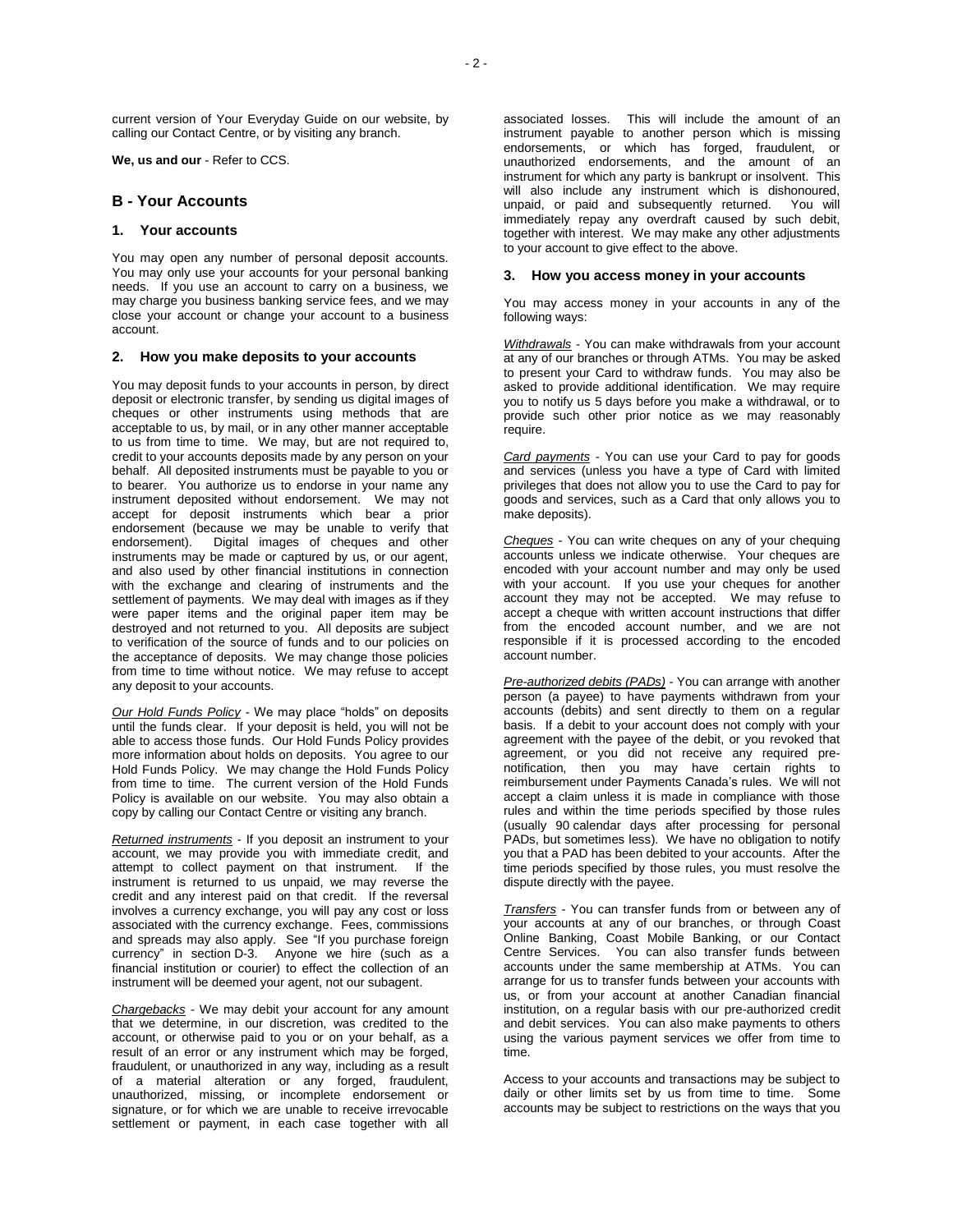access them. For additional information, see Your Everyday Guide.

# **4. You are responsible for any use of your cheques**

Your cheques are for your use only. You are responsible for keeping your cheques and your Records safe at all times. You are responsible for all use of your cheques or other instruments, including any forgery or alteration.

You will notify us immediately if you discover any forged or unauthorized instrument or alteration. You will also notify us immediately if you become aware that your cheques or your Records are lost or have been stolen.

# **5. Stopping payment of a cheque**

If it has not already been paid, you may ask us to stop payment of a cheque or other instrument drawn on any of your accounts. Any stop payment must be done using the procedures we specify. The procedures may change from time to time. When we receive your request to stop a payment, we will make a reasonable effort to stop the payment. However, we will not be liable to you or any other person if we are unable to or otherwise fail to comply with your request. You will pay us for any losses that may be incurred by us or any of our team, including any claim brought by any person, that result from our complying with, or failing to comply with, your request to stop a payment, even if caused by our gross negligence.

# **6. Cheque images**

We may, in our discretion, provide images of cheques and other instruments with your statements. Coast Online Banking may permit you to view and print images of cheques and other instruments. Service fees may apply. Images may be provided or made available before we have determined whether the cheque or other instrument will be accepted. Providing or making an image available to you does not mean the transaction has been processed or obligate us to accept the cheque or other instrument. We have no obligation to provide you with physical cheques and other instruments. Physical cheques and other instruments may be destroyed.

### **7. Wire transfers**

We may, in our discretion, accept your instructions for the wire transfer of funds. We may rely, without verification, on the name and account number of the recipient of your wire transfer as provided by you. Your wire transfer instructions are irrevocable once processed by us. You will pay all fees and costs charged or incurred by us and other financial institutions involved in the wire transfer. Your wire transfer may be affected by cut off times, differing time zones, and other restrictions. If you provide incomplete or incorrect information, your wire transfer may not be processed, or may be processed incorrectly. There is no guaranteed time or date of delivery of your wire transfer. Your wire transfer may be subject to government interception. The recipient of your wire transfer may be charged additional fees by other financial institutions. If your wire transfer is returned, it may be subject to exchange rate fluctuations and to additional costs charged or incurred by us and other financial institutions.

# **8. Interest on your accounts**

We pay interest on interest bearing accounts. Refer to Your Everyday Guide for information about interest on your accounts, including the current interest rates and how we calculate and pay interest. You may also obtain information on current rates by visiting our website, by calling our Contact Centre, or by visiting any branch. The interest rates, and how we calculate and pay interest, may change. We may notify you of the change by any method described in "How we communicate with you" in section H-2.

# **9. You may choose your preferred method of record-keeping**

You may choose your preferred method of record-keeping. You may change your choice by calling our Contact Centre or by visiting any branch.

*Paperless.* If you have chosen 'Paperless' as your recordkeeping option, you will not receive any account statements (unless we are required by law to send them). You must promptly review your transaction history through Coast Online Banking or Coast Mobile Banking, by calling our Contact Centre, or at any branch. If you wish to keep a permanent copy of your transaction history, you should save it in hard copy or electronic format from Coast Online Banking. Copies are also available at any branch. Service fees may apply.

*eStatements*. If you have chosen 'eStatements' as your record-keeping option, your electronic statements will be posted in Coast Online Banking. An eNotification is our electronic notice that an eStatement is available on Coast Online Banking. If you elect to receive eNotifications, or if you have a line of credit or variable rate fixed term credit, we will send an eNotification to you when your eStatement is available. eNotifications are sent to the email address you provide to us. You will immediately notify us of any changes to your email address. Failure to provide a valid email address may disrupt delivery of eNotifications, and we may then need to send you paper statements. Paper statement service fees would apply. If we are unable to provide an eStatement for any reason, we may send a paper statement. You will remain responsible for reviewing your account activity through other available methods during any period when you have not received an eNotification or an eStatement. You have the right to withdraw your consent to eStatements at any time. If you wish to do so, please call our Contact Centre or visit any branch. eStatements will be retained and available for 7 years. If you wish to keep a permanent copy of your eStatements, you should save them in hard copy or electronic format from Coast Online Banking.

*Paper statements*. If you have chosen 'Paper Statements' as your record-keeping option, your statements will be mailed to the most recent address you have provided to us. Service fees may apply. You will advise us promptly if you have not received your statement within 10 days of when you would normally receive it. If paper statements have been returned to us as undeliverable, your paper statements may cease until you provide us with a current mailing address. You will remain responsible for reviewing your account activity through other available methods during any period when you have not received a paper statement.

If you have chosen 'Paper Statements' or 'eStatements' for an account for which you have not made a withdrawal or deposit for more than one month, you may not receive a statement until you subsequently make a withdrawal or deposit to the account.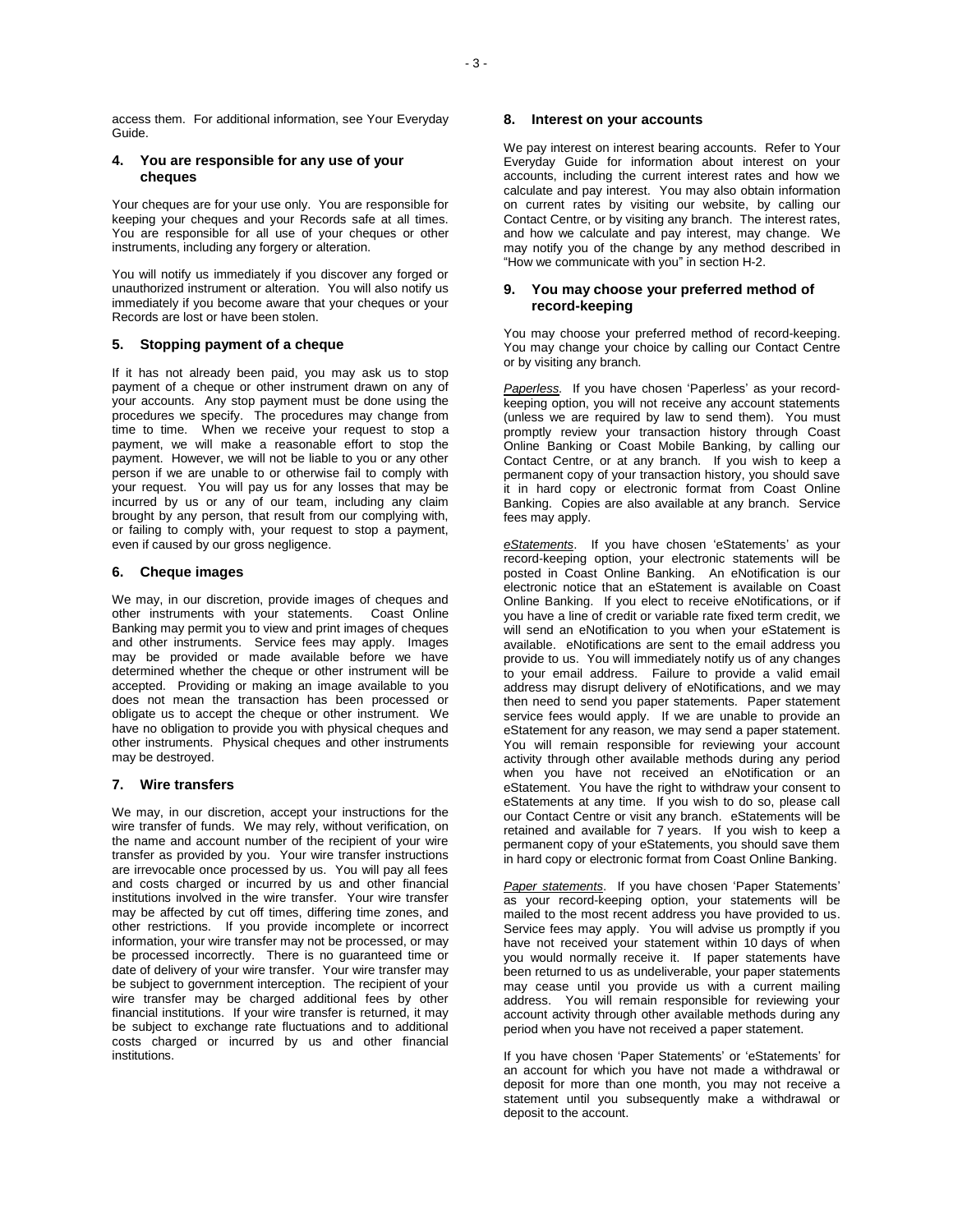# **10. You must immediately notify us of any errors, omissions or unauthorized transactions**

You will promptly and carefully examine your Records. You will immediately notify us in writing of any errors, omissions or unauthorized transactions in the Records as soon as you discover them. The notice periods and release below apply even if your Record is delayed, or you have not received it, or you have failed to review it, or you have failed to review your account transaction information on Coast Online Banking or Coast Mobile Banking, by calling our Contact Centre, or at a branch.

If we do not receive written notice from you of any errors, omissions or unauthorized transactions in your Records within the following notice periods:

- If you have chosen 'eStatements' or 'Paper Statements', within 30 days of the statement date; and
- If you have chosen 'Paperless', within 30 days of the transaction date.

then you agree to accept the account balances and the account transaction information, fees and instruments posted to your account, and you will not be credited with any amount that does not appear in the account transaction information as shown in your Records, even if a debit entry was not authorized or was based on a forgery or was otherwise wrongly or fraudulently made. You also agree that we will be released from any claim with respect to every transaction, fee, entry or instrument in the Records or posted to your account, and any other claim in connection with your account, including without limitation claims for negligence, conversion, breach of trust, breach of fiduciary duty, or breach of contract. This section does not prevent us from correcting amounts added to your account by any error or a system malfunction, and this section does not apply to the extent that you have rights to reimbursement in relation to PADs under Payments Canada's rules (see section B-3).

# **11. Errors and system malfunctions**

If your account is incorrectly debited due to any error or system malfunction, we will pay you the amount of the debit. If your account is incorrectly credited due to any error or system malfunction, you will pay us the amount of the credit. We will not unreasonably restrict you from your use of these funds while the matter is being resolved.

### **12. Compliance with laws**

All instruments will be issued and paid and all transactions will be processed in accordance with applicable laws, the rules of Payments Canada and any foreign clearing associations, Interac rules, and any self-regulatory codes adopted by us, such as the Canadian Code of Practice for Consumer Debit Services.

# **13. We may restrict your access to your accounts**

We may restrict your ability to withdraw or transfer funds in any of your accounts, freeze or close any of your accounts, or suspend any services, with or without notice if:

- Required by law or a regulatory authority;
- We believe that you (or any of you for a joint account) are a victim of identity theft, or that any account activity is suspicious, or possibly illegal, fraudulent or unauthorized;
- Your account is operated in a manner that is unsatisfactory to us, including by a person whom we suspect may be engaged in financial abuse:
- You (or any of you, for a joint account) breach the terms of any agreement or policy applicable to your account, or any other agreement with us;
- We are notified that a claim has been made or may be made against funds in your account;
- There is any dispute or doubt as to who has the authority to operate your accounts or use our services;
- You (or any of you, for a joint account) have declared bankruptcy or become the subject of bankruptcy proceedings or a receiver is appointed over your assets;
- You (or any of you for a joint account) have been declared, or we believe you might be, mentally incompetent or incapable of managing your own affairs, subject to you having appointed an attorney or representative whose authority survives your mental incompetency or incapacity, or a legal guardian being appointed to manage your affairs;
- You fail to act with respect and civility in dealing with us or our personnel, or we consider that your conduct toward us and our personnel is otherwise inappropriate; or
- We have any other reason to restrict your ability to withdraw or transfer funds in your accounts, or to freeze your accounts, or to suspend any services.

# **14. Closing your account**

We may, in our discretion, close any of your accounts at any time and pay the balance to you. You may close any of your accounts using methods that are acceptable to us. Account closure by us or by you may be subject to a service fee. Account closure does not release you from any debt or obligation to us.

# **C - Joint Accounts**

# **1. Joint accounts, and who can sign**

If two or more persons are named in the Application, then your accounts are joint accounts and the terms in this Part C apply collectively to all of you and individually to each of you. Any cheque, withdrawal or other debit instrument signed or effected by any of you, and any instruction, authorization or release given to us by any of you, is binding on all of you.

If requested by all of you and approved by us, in our discretion, we may set up your joint accounts so that two or more of you must sign cheques, withdrawals and other debit instruments. If your joint accounts are set up in this manner, then:

- Any instruction or authorization given to us by the number of you provided in your request is binding on all of you;
- We will not allow withdrawals, payments or transfers using a Card, Contact Centre services, Coast Online Banking, or Coast Mobile Banking;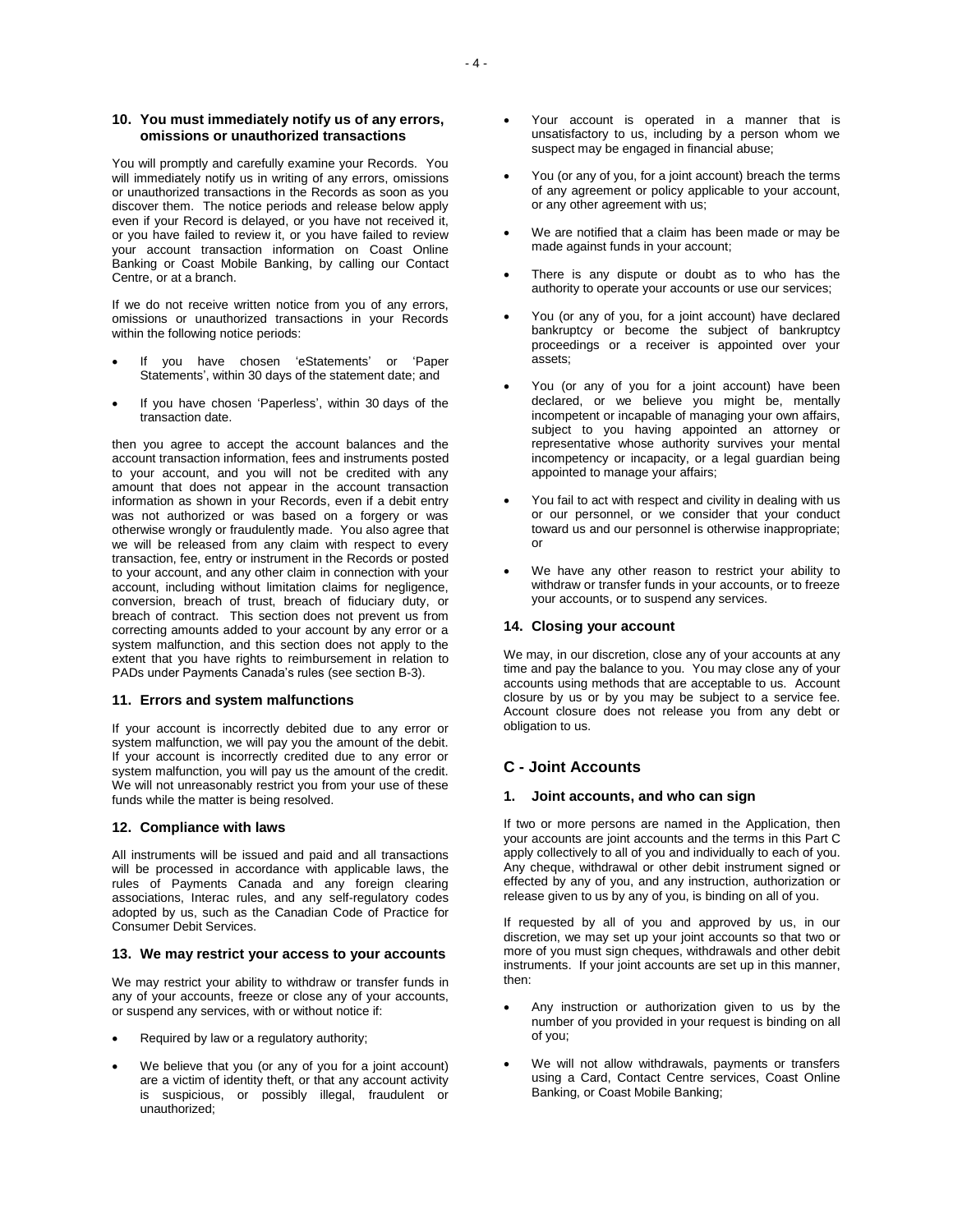- We will not allow payment by cheque unless approved by us, in our discretion; and
- We will not be liable for any damages suffered by you or any other person by reason of our acting on the instruction or authorization of fewer than the number of you provided in the request, even if caused by our negligence.

Whether or not you have requested that we require that two or more of you sign cheques, withdrawals and other debit instruments:

- We may, in our discretion, require all of you to confirm any instruction or authorization;
- Any one of you may make deposits to your joint accounts, including cash and the proceeds of any instrument payable to any or all of you;
- Any one of you may provide instructions to stop payment of any cheque or other instrument;
- Any one of you may sign releases of us with respect to your joint accounts and our services, and confirm that your joint accounts are correct; and
- Any one of you may obtain information about your accounts, including information about your accounts before they became joint accounts and information about any other joint account holder.

# **2. You are individually and collectively responsible for your joint accounts**

You each jointly and severally agree with the other account holders to pay any overdraft or other debt, obligation or liability arising under this Agreement or from the operation of your joint accounts.

# **3. We may send notices, disclosures and statements to any one of you**

We need not send notices, disclosures or statements to all of you. Notices, disclosures and statements will be binding on all of you when they are provided to any one of you by electronic methods (which may include posting a notice on Coast Online Banking), or when they are sent to any one of you at the most recent address provided to us. Any one of you may consent to receiving notices, disclosures and statements by electronic methods and that consent is binding on all of you.

# **4. Right of survivorship**

In the event of the death of any of you (the "deceased"), the money in your accounts will go to the remaining living account holders (the "survivors"). Each of you agrees that all funds deposited in any joint accounts and all interest earned on those funds will be held jointly with the "right of survivorship", as described in this section. You each assign and transfer to all of you jointly and your survivors all money deposited to the joint accounts and all interest on that money. However, this right of survivorship does not apply if the deceased is domiciled in Quebec at the time of death.

On the death of any of you, you irrevocably direct us to pay the balance of the accounts to the survivors (subject to any provision in this Agreement and any provision in a GIC or term deposit relating to restrictions on withdrawal). We may pay the survivors without inquiring whether the survivors have the beneficial right to the monies in the accounts, without enquiring as to whether the deceased was domiciled in Quebec at the time of death, and without recognizing any claim of the deceased's heirs, executors, administrators, assigns, or any other person. Anyone making a claim against the joint accounts must deal with the survivors. Each of the survivors, and the estate of the deceased, will pay us for any losses that may be incurred by us or any of our team, including any claim brought by any person, that result directly or indirectly from any payment made by us to the survivors, or any dispute relating to your joint accounts, the deceased, the survivors or any other person.

On the death of any of you, we may release any information regarding the joint accounts up to and including the date of death to the estate representative of the deceased.

# **D - All Accounts and Services**

# **1. Using our services**

You agree to comply with our policies and instructions relating to our services. We may change those policies and instructions from time to time, with or without notice. The current versions of our policies and instructions are available on our website. You may also obtain copies by calling our Contact Centre or visiting any branch.

We may change the functionality and features of any service, or suspend or terminate any service, with or without notice.

# **2. Your service charges**

We will charge you the service fees established by us from time to time that apply in relation to your accounts and our services, and any applicable taxes. For information on our service fees, see the current Your Everyday Guide, visit our website, call our Contact Centre, or visit any branch. We will also charge you the service fees of any other financial institutions that are imposed as a result of any service that you may use. We may debit your account for any applicable service fees in the currency of the account. If you don't have enough money in your account to cover the service fees, we may pay them from any other account you have with us. Our service fees are subject to change from time to time on notice to you.

If you use our services, conduct transactions, provide instructions or access your accounts through third parties, including third party ATMs and point-of-sale devices, then:

- You will pay any fees, commissions, spreads, and other charges imposed by or payable to the third parties or their intermediaries, and we may charge those amounts to your accounts. You will also pay any additional service fees established by us.
- You assume all risks associated with using any third party service, and we have no liability to you in respect of any third party service. Any dispute you may have relating to a third party service must be resolved between you and the third party, without our involvement.
- The third party is acting as your agent and not as our agent.

# **3. If you purchase foreign currency**

All transactions involving foreign currency are provided by us on an "as-is" and "as available" basis. Deposits and other credits to an account, and debits from an account, whether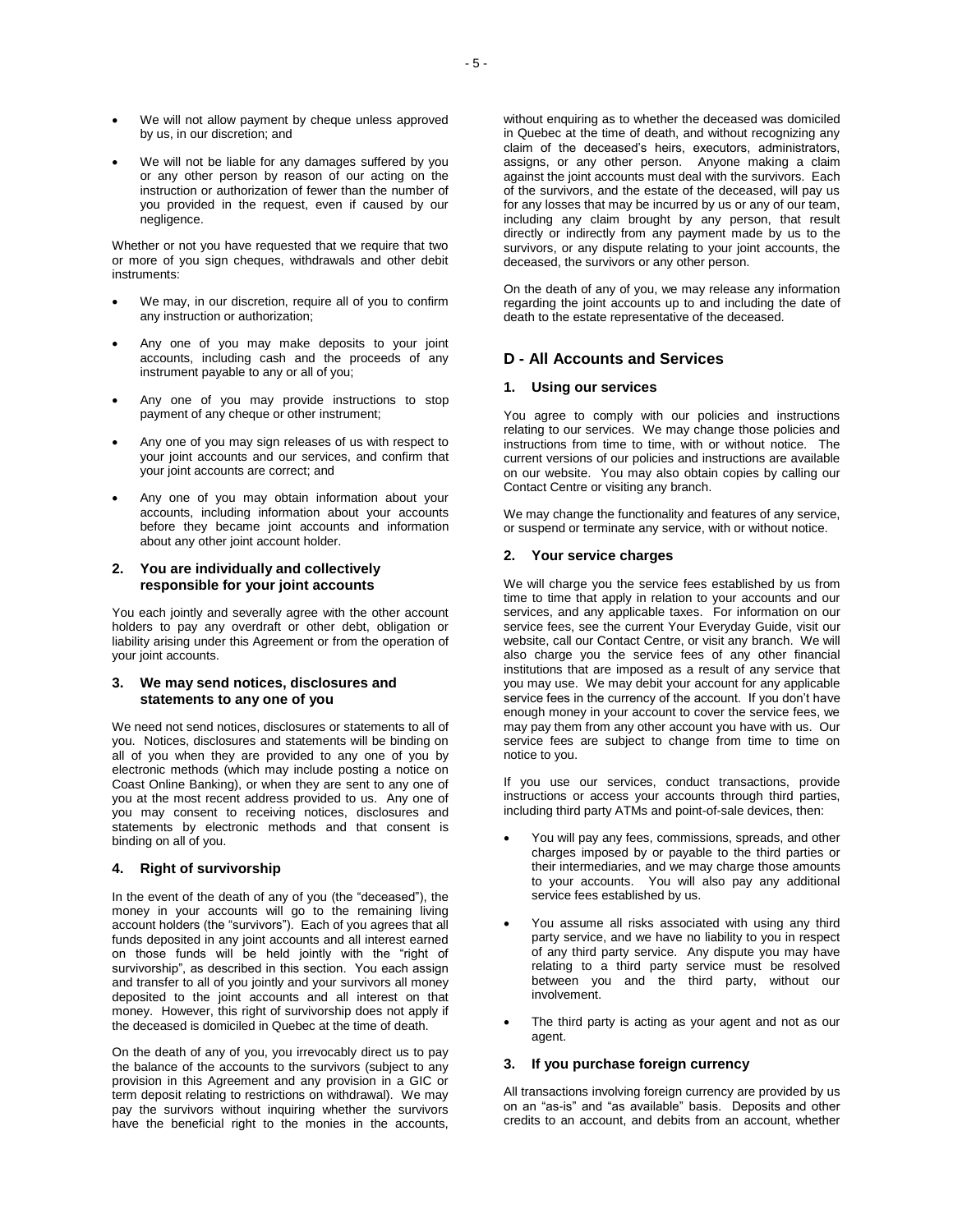by cash or instrument, made and accepted by us in a currency other than the currency of the account, will be converted into the currency of the account. We may, in our discretion, decline to proceed with a transaction involving a foreign currency. Once a transaction involving a foreign currency has been processed, you cannot revoke it.

For foreign currency conversion transactions entered into directly between you and us, the rate of conversion will be our selling rate for the conversion as determined by us on the date of the transaction. Our selling rate for a currency may be more than our buying rate for that currency. Service fees and commissions may also apply in addition to any spread between buying and selling rates of foreign currency. We may apply a percentage based commission to foreign currency exchange transactions in accordance with the rates disclosed from time to time on the our website. You may also obtain information on these rates by calling our Contact Centre or visiting any branch.

If you purchase foreign currency using your Card other than through a CCS ATM:

- You may be charged a fee for the use of an ATM or other Card reading device;
- Third parties, including network access providers, may charge fees or commissions or both for the purchase of foreign currency, and earn a spread between the buying and selling rates of foreign currency;
- There may be multiple conversion transactions that occur in the course of delivery of the debit request to us, each of which may be subject to fees, commissions, and a spread payable to third parties; and
- We may debit your account for all such amounts charged by third parties.

We may not be aware of all of the amounts charged by third parties in relation to a foreign currency conversion, so the full cost of a foreign currency conversion may not be known until the amount is charged to your account.

In addition, we may apply a service fee and percentage based commission to foreign currency exchange transactions in accordance with the rates disclosed from time to time on our website. You may also obtain information on these rates by calling our Contact Centre or visiting any branch.

### **4. Your instructions to us**

We may act on any instructions or other information relating to your account or our services that are provided by any method we approve, and whether provided by you or in your name or by someone purporting to be you. We may, in our discretion, decline to act on your instructions or require verification of your instructions. We are not required to verify your instructions in any circumstances.

We will consider any electronic communication received from you or in your name to be duly authorized by you. The term "electronic communication" means any communication by or involving electronic methods, including communications within Coast Online Banking, Coast Mobile Banking or our Contact Centre services, made using your Card, or by telephone, email, social media, or fax. You authorize us to rely and act on any such electronic communication. If we try to verify the validity of any electronically communicated instructions and are unable to do so to our satisfaction, then

we may delay in acting on or refuse to act on such instructions (though we are not obligated to do so).

Instructions sent to us through mail or physical delivery must be sent or delivered to the branch of account, and will be considered to be received by us only when actually brought to the attention of the responsible officer at the branch of account. For information on your branch of account, see section H-9.

# **5. Your legal representatives**

We may, in our discretion, contract with, accept instructions from, or permit account business to be transacted by, your legal representatives (including anyone to whom you have given a power of attorney, your committee, your trustee-inbankruptcy or receiver or, if you are deceased, your estate representative).

Subject to any right of survivorship, on your death, and on receipt from your estate representative of legal documents and instructions acceptable to us, we will transfer the balance of the funds in your accounts to your estate representative or permit your estate representative to operate your accounts.

We will not be liable for any damages suffered by you or any other person that result directly or indirectly from the operation of your accounts by your legal representative or a person purporting to be your legal representative. You will pay us for any losses that may be incurred by us or any of our team, including any claim brought by any person, that result directly or indirectly from the operation of your accounts by your legal representative or a person purporting to be your legal representative.

# **6. Your information requests**

If you ask us for documents or other information relating to your accounts, our services, or your membership, then we will provide you with copies of the documents and information that we are required by law to provide. We may, in our discretion, provide you with copies of additional documents or information that we are not required by law to provide. We will not provide copies of documents or information when prohibited by law. We may require you to pay a fee, determined by us, before providing any documents or information.

### **7. Other information requests**

From time to time we may be required to respond to requests or demands from third parties seeking documents or other information relating to your account. You will pay our costs of complying with court orders, warrants, summons to witnesses, subpoenas, or statutory demands, or responding to any legal proceeding in which we are asked to provide copies of your financial information or records. The costs we may charge include reasonable legal fees, service provider fees, fees for clerical time, and copy charges.

## **8. If your account becomes inactive or abandoned**

If there have been no transactions on your account and you have not requested or acknowledged a statement of account for a period of 24 months, then we will designate your account as inactive. If there have been no transactions on your account and you have not requested or acknowledged a statement of account for a period of 10 years, then we will designate your account as abandoned. We will attempt to communicate with you after 2 years, 5 years, and 9 years of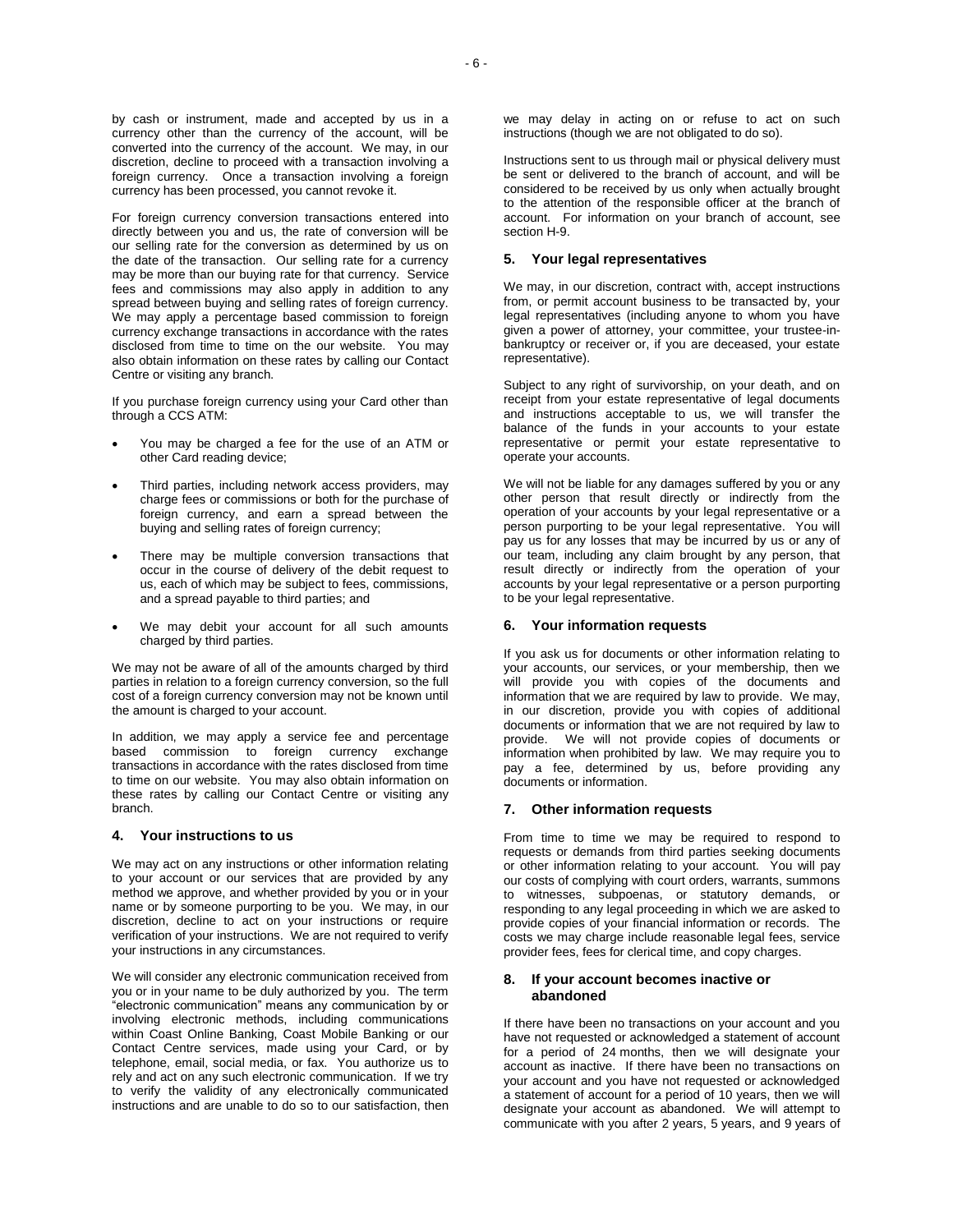account inactivity. Service fees may be charged on accounts which are inactive or abandoned. If there are insufficient funds in your account to cover the service fees which are payable by you, we may close the account without notice to you. Canadian dollar accounts which are abandoned will be subject to escheat (this means the deposits become the property of the federal government) in accordance with federal law and transferred to the Bank of Canada. There is a process for reclaiming those deposits by filing a claim with the Bank of Canada.

# **9. Third party services**

We may make services provided by third parties available to you. If we do so, then:

- The third party service is optional, and is offered for your convenience.
- The third party service is provided by the third party, and not by us. You assume all risks associated with using any third party service, and we have no liability to you in respect of any third party service. Any dispute you may have relating to a third party service must be resolved between you and the third party, without our involvement.
- If a third party deals with us in its provision of services to you, the third party is acting as your agent and not as our agent.

Where there are links from our website or within E-services to any third party's website, we do not make any representations about, do not endorse, and are not responsible for any losses relating to, the third party or the third party's website, products, services or privacy policies.

#### **10. Security**

You will use all reasonable security measures and procedures to ensure the security of your accounts, our services, your Cards, each Identity and Proof of Identity, the computers and other systems you use to access your accounts or our services, your mobile phone, and your confidential and personal information.

You must:

- Always use current firewall and anti-virus programs, and promptly install all updates and security patches for all software you use;
- Never provide any account information or any Identity or Proof of Identity to anyone in response to an unsolicited email or call, or to anyone else who may pretend to represent us and ask for this information;
- Never click on a link provided in an unsolicited email, but instead directly access Coast Online Banking and the Coast Mobile Banking mobile-enabled website;
- Always verify the identity of any caller claiming to represent us, and the authenticity of any telephone number or website address provided by a caller or in an unsolicited email; and
- Always sign off and close your web browser promptly after you have finished accessing Coast Online Banking or the Coast Mobile Banking mobile-enabled website, and sign off and close the Coast Mobile Banking app promptly after you have finished using the app.

If any security incident affects, or might affect, your accounts or our services, you must notify us immediately by calling our Contact Centre (1-888-517-7000).

You will comply with all security procedures and other requirements that we may specify or recommend from time to time.

We may conduct periodic audits and tests of our services, including to investigate any technical difficulties, security incidents, or deficiencies, or any actual or potential breach of security. Our services may be temporarily unavailable during such audits and tests. You agree to cooperate with such audits and tests.

You will use all reasonable security measures and procedures to protect your accounts and our services from fraudulent activities. You will at all times have in place all reasonable procedures designed to prevent and detect losses due to forged or unauthorized signatures, or fraud or theft in relation to your accounts, our services, or any instruments.

### **11. You will not use your accounts or our services for improper purposes**

You will not use your accounts or our services for any fraudulent, unlawful, dishonest, malicious or defamatory purpose, or for any other activity unsatisfactory to us. You will not do anything that could undermine the security, integrity, effectiveness, goodwill, or connectivity of any of our services or our systems, including any activity that could cause harm to us, any other user, or any other person.

# **12. You will notify us of suspicious, fraudulent or unauthorized activities**

You must notify us immediately, by calling our Contact Centre (1-888-517-7000), if there is any suspicious, unusual, actual or suspected fraudulent or other unauthorized use in relation to your accounts or our services, including if any unauthorized person has had, or may have had, access to any of our services.

# **13. Anti-money laundering and anti-terrorist financing**

The *Proceeds of Crime (Money Laundering) and Terrorist Financing Act* (Canada) applies to the operation of your accounts and the provision of our services. We will from time to time adopt policies to address the reporting, recordkeeping, client identification and other requirements of that legislation. You will comply with all those policies, and you consent to our conducting such activities, including background checks, as we may consider necessary for the purpose of complying with our obligations under that legislation.

You will not allow another person to use your accounts or our services, and you will not use your accounts or our services on behalf of or on the instructions of another person, except to the extent we have agreed to your use of the account or our services in that manner.

# **E - Your Card and E-services**

# **1. Using your Card**

You may use your Card to access any permitted account and to conduct such transactions and provide such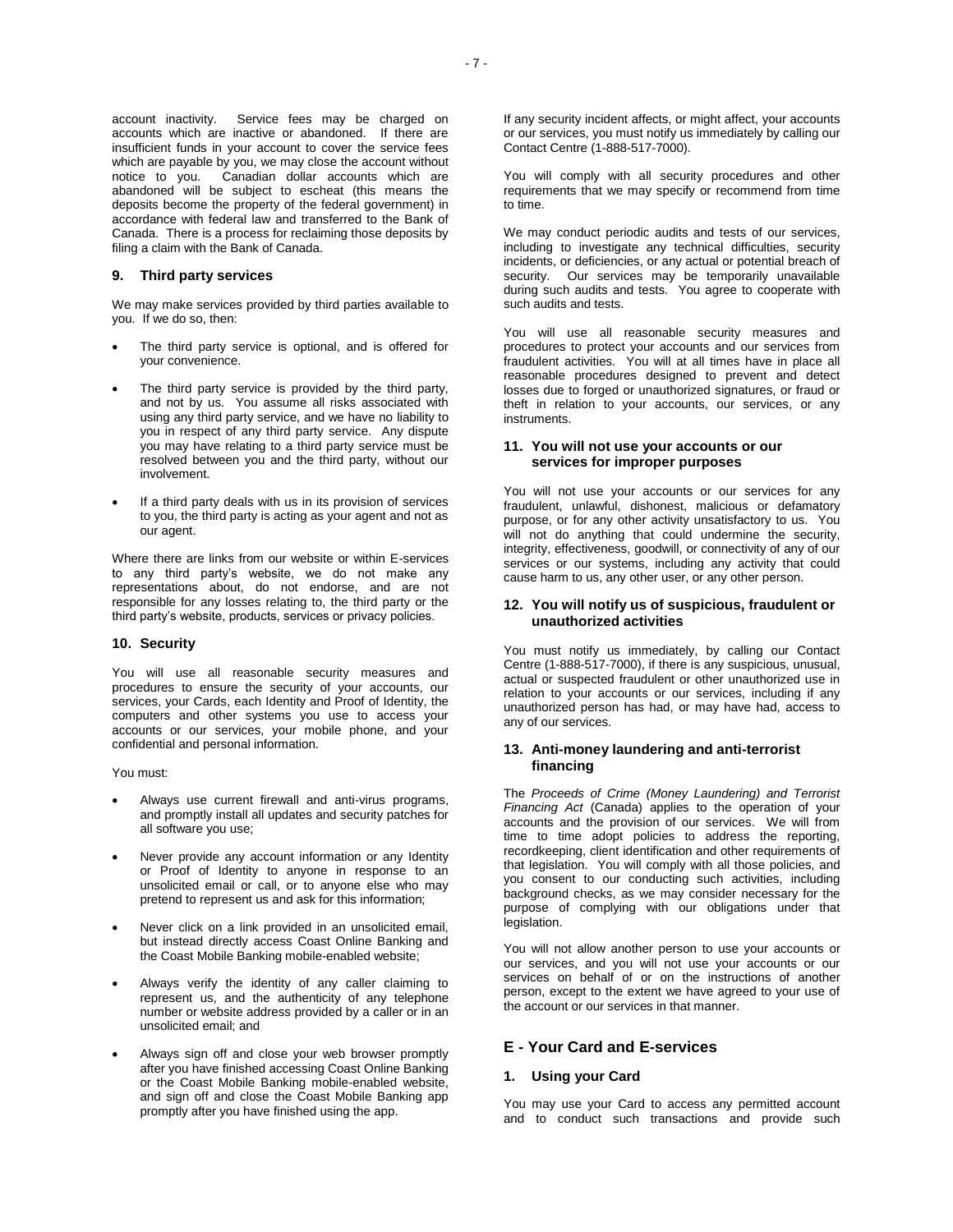You may not use your Card after the expiry date shown on it. You may be required to activate your Card before it can be used. We may issue a renewal Card when your current Card expires or replace it with a different card type if your Card is discontinued for any reason.

### *Your PIN*

You will typically use your Card with a PIN. You may change your PIN at any time. You will change your PIN promptly if we ask you to. We recommend that you change your PIN periodically.

We may send you a system-generated PIN. This PIN is printed on a tamper-resistant form. If we send you a PIN, you will destroy the form on which it is printed.

You may use your Card without the PIN for Interac Flash transactions and for internet, mail order or telephone order transactions. You may also use your Card in your digital wallet without the PIN. These transactions will be treated as if you had used your Card and PIN.

#### *Security of your Card and confidentiality of your PIN*

You must keep your Card secure and your PIN confidential. This includes:

- Keeping possession of your Card, and keeping your PIN separate from your Card. If you must write down your PIN, you will not record it on your Card or keep it near your Card;
- Avoiding a PIN that may be easily determined by others, such as your name, birthday, phone number, address, or Social Insurance Number;
- Not disclosing your PIN voluntarily to anyone at any time, including to a family member, friend, financial institution employee, or law enforcement agency; and
- Taking all reasonable precautions to ensure that no one finds out your PIN while keying it in.

#### *When you must notify us*

You must notify us immediately, by calling our Contact Centre (1-888-517-7000), as soon as you know or suspect that:

- Your Card is lost or stolen, or has been used by someone else;
- Your PIN has become known to someone else; or
- The user ID, password or other credentials that you use to log into your mobile phone or to make payments with your digital wallet have become known to someone else.

You must also notify us immediately, by calling our Contact Centre (1-888-517-7000), on becoming aware of an unauthorized transaction where your Card or PIN were used to carry out the transaction.

# *Your liability for Card transactions*

You are responsible for all Card transactions authorized by you and, except as expressly provided below, for all other Card transactions where your Card or PIN are used to carry out the transaction.

You are also responsible if:

- You make any entry error or worthless or fraudulent deposit;
- You fail to notify us immediately when required under "When you must notify us"; or
- You voluntarily allow another person to use your mobile phone if your Card is stored in a digital wallet on your mobile phone.

We will not hold you liable for losses in the following circumstances:

- Unauthorized use of your Card, where we are satisfied on a balance of probabilities that you have been the victim of fraud or theft, or that you have been coerced by trickery, force or intimidation, provided that you notify us immediately when required under "When you must notify us", you report the unauthorized use to us not later than within the time periods required in section B-10, you cooperate fully in any subsequent investigation, and you have not intentionally contributed to the unauthorized transaction;
- Unauthorized use of your Card after you have notified us as required under "When you must notify us";
- Transactions completed through physical Cards that are forged, faulty, expired or cancelled; or
- The losses resulted from a failure, error, malfunction or technical problem of our systems.

You are responsible for all other losses resulting from unauthorized use of your Card or PIN.

Your liability may exceed your account's credit balance or available funds if:

- The account has overdraft protection or is linked to a line of credit, or is linked with another account having these features; or
- The transaction is completed on the basis of an entry error or a fraudulent or worthless deposit.

#### *Unauthorized Card transactions*

If you have a problem regarding an unauthorized Card transaction that is posted to your account, call our Contact Centre or visit any branch to place a trace on the transaction. After you report an unauthorized Card transaction, we will make every attempt to resolve your issue within 10 business days. If we ask, you will provide us with your signed written statement and, if we ask, your signed written affidavit. This may result in a temporary suspension of the 10 day time limit, until the requested documentation is received. We will not unreasonably restrict you from the use of the funds that are the subject of the dispute. If we later determine that a transaction was authorized by you, then we may reverse any amounts we reimbursed to you and you will be responsible for the transaction (including any interest and service charges if the reversal overdraws your account). If the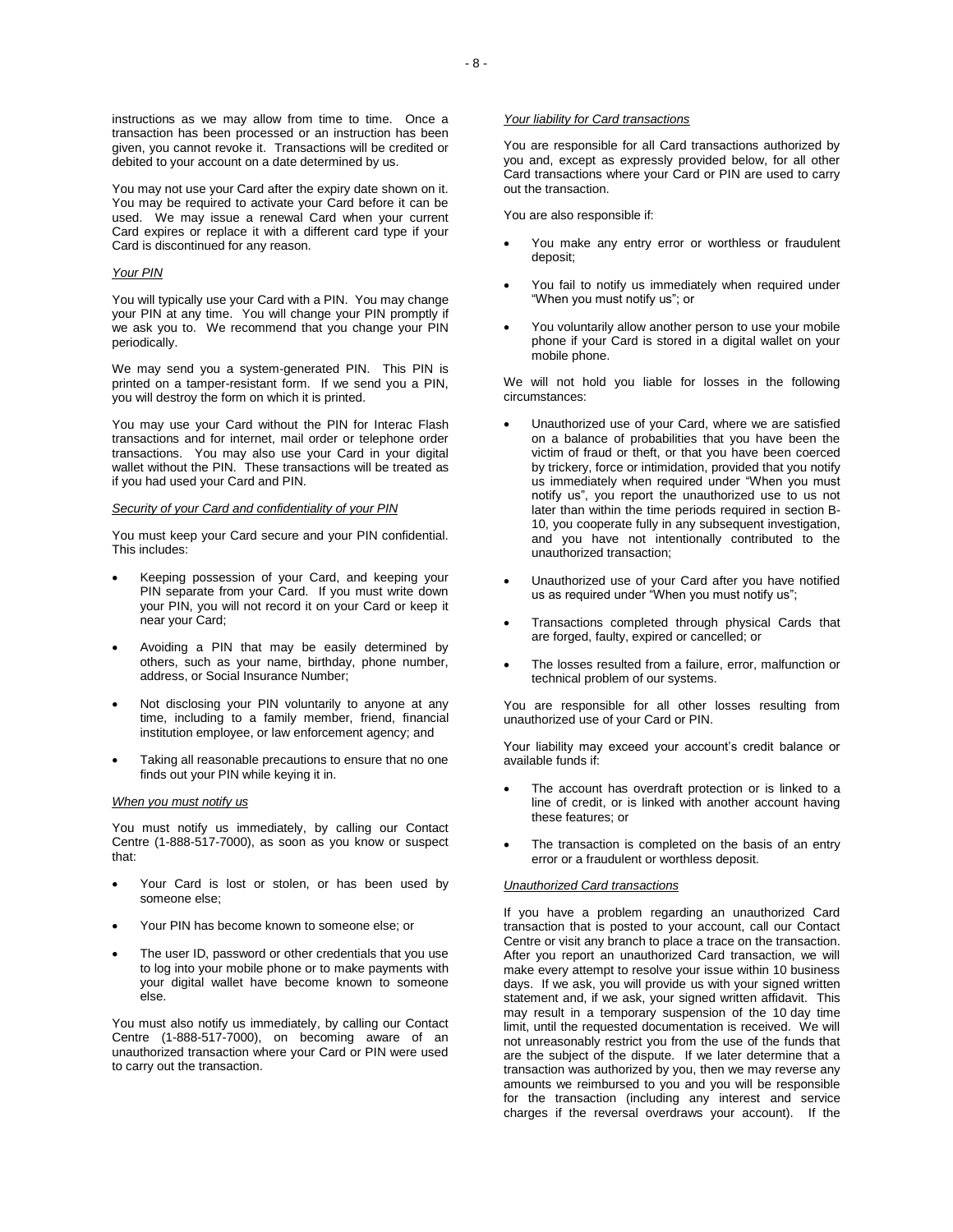problem is not resolved to your satisfaction, see "If you have a problem or concern" in section H-1.

*Canadian Code of Practice for Consumer Debit Card Services*

We endorse the Canadian Code of Practice for Consumer Debit Card Services and commit to maintain or exceed the level of customer protection it establishes.

# **2. Using E-services**

You may use E-services to access any permitted account and to conduct such transactions and provide such instructions as we may allow from time to time. Once a transaction has been processed or an instruction has been given, you cannot revoke it. Transactions will be credited or debited to your account on a date determined by us.

# *Your Identity and Proof of Identity*

Your Identity and Proof of Identity are used to identify you for access to an E-service. You authorize us to accept and you agree to be responsible for any transactions made and any electronic or verbal instructions given through an E-service, by you or using your Identity or your Proof of Identity, to the same extent as if you had given signed written instructions to us.

You may change your Identity and Proof of Identity at any time. You will change your Identity and Proof of Identity promptly if we ask you to. For additional security, we recommend that you change your Proof of Identity on a regular basis, such as every 90 days.

# *Security of your computers and mobile phone, and confidentiality of your Proof of Identity*

You will keep your Identity and Proof of Identity confidential, and you will take every reasonable precaution to keep your computers, mobile phones and tablets secure from others. This includes:

- Keeping possession of the computers, mobile phones and tablets that you use to access E-services, and keeping your Proof of Identity separate from them. If you must write down your Proof of Identity, you will not record it on your computer, mobile phone or tablet, or keep it near your computer, mobile phone or tablet;
- Avoiding a Proof of Identity that may be easily determined by others, such as your name, birthday, phone number, address, or Social Insurance Number;
- Not disclosing your Identity or Proof of Identity voluntarily to anyone at any time, including to a family member, friend, financial institution employee, or law enforcement agency; and
- Taking all reasonable precautions to ensure that no one finds out your Identity or Proof of Identity while logging into an E-service.

If you disclose your Identity or your Proof of Identity to another person, then any transaction made by that person will be deemed to have been authorized by you.

# *When you must notify us*

You must notify us immediately, by calling our Contact Centre (1-888-517-7000), as soon as you know or suspect that:

- A computer, mobile phone or tablet that you use to access E-services is lost or stolen, or has been used by someone else, or the security of the computer, mobile phone or tablet has been compromised;
- Your Identity or Proof of Identity has become known to someone else; or
- The user ID, password or other credentials that you use to log into your mobile phone have become known to someone else.

You must also notify us immediately, by calling our Contact Centre (1-888-517-7000), on becoming aware of an unauthorized transaction made through an E-service.

#### *Your liability for E-service transactions*

You are responsible for all transactions processed through E-services using your Identity or Proof of Identity, whether or not authorized by you and whether or not you have been the victim of trickery, force, intimidation or theft.

You are responsible for the accuracy of your transaction instructions, including account number, payment amount, and any other relevant information recorded or entered by you into our systems. Depending on the type of transaction, electronic payment instructions may be final and irrevocable, and it may not be possible to retrieve funds sent in error.

We will not hold you liable for losses in the following circumstances:

- Unauthorized use of your Identity or Proof of Identity after you have notified us as required under "When you must notify us"; or
- Losses to your account resulted from a failure, error, malfunction or technical problem of our systems.

You are responsible for all other losses resulting from the use of your Identity and Proof of Identity.

# **3. We may set limits for your Card or E-services**

We may set limits for your use of your Card or E-services and we may change those limits at any time, with or without notice to you. We may, in our discretion, allow you to exceed those limits. You may check your limits or ask for lower limits by calling our Contact Centre or by visiting any branch.

### **4. You must resolve any disputes with merchants**

We are not responsible for any dispute you may have with any person from whom you have purchased or attempted to purchase goods or services using your Card or E-services. You must resolve the dispute directly with that person.

# **5. Using electronic bill payments**

If you use any of our services for bill payments, you are responsible for the accuracy of your electronic payment instructions, including the billing company paid, billing account number, payment amount, other information in your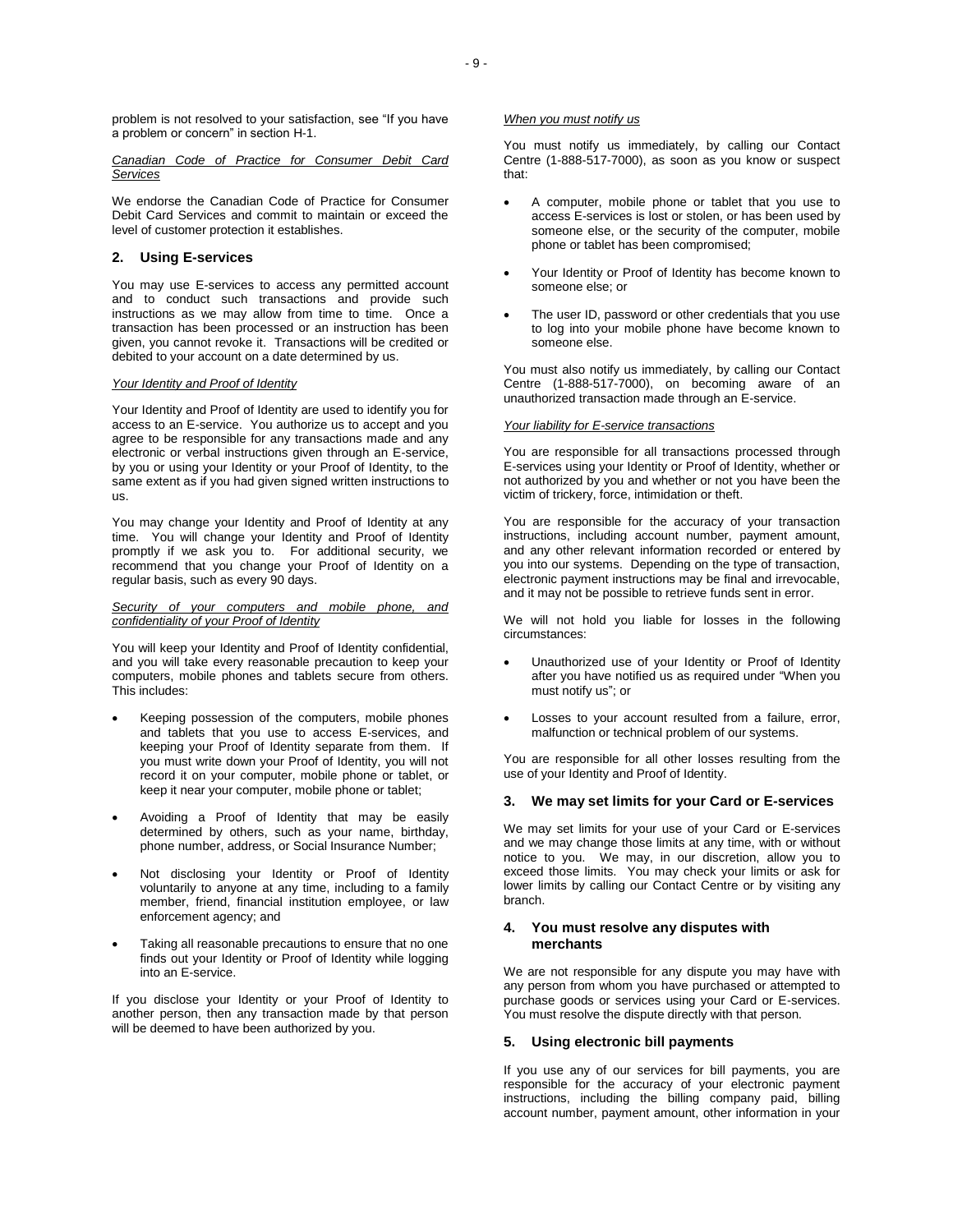You will ensure that you have sufficient funds in your account (or a line-of-credit or overdraft protection) at the effective time of your payment. Payment instructions may not be processed without sufficient funds. Postdated payments set up by you may not be processed for a number of reasons, including insufficient funds, inconsistency between the billing account number on your postdated payment and the billing account number recorded on your bill profile at the time of processing the payment, and a change in the status of the biller.

You are responsible for knowing your biller's payment requirements. We may reject, cancel or return a payment to you that does not meet those requirements. In addition, you are responsible for ensuring that your payments are scheduled so that there is sufficient time before their due date tor them to be processed by us and by the biller.

Payment instructions made by you after our daily cut-off time or on a day on which we are not open for business will require extra time to reach the biller. There is no guaranteed time or date of delivery of your payment.

We are not responsible for any penalties, fees, interest, costs or damages suffered by you with respect to any payments, or for our inability to retrieve any payments.

### **6. Using lnterac Flash**

You can have Interac Flash enabled or disabled on your Card by calling our Contact Centre or by visiting any branch. If Interac Flash is enabled, your card has a transaction contactless spend limit of \$100 and a cumulative contactless spend limit of \$200. If you exceed the cumulative contactless spend limit at any merchant, you will be asked to insert your Card and enter your PIN in order to complete the transaction. Upon successful completion of the transaction, your lnterac Flash cumulative contactless spend limit will be reset.

### **7. Using our money transfer services**

You may use our money transfer services (including Interac e-Transfer) to send and receive money using Coast Online Banking, Coast Mobile Banking, or other E-services.

To send money using our money transfer services, you must provide the recipient's email address. You may also be required to provide a security question that will be used to authenticate the recipient of the transfer. To receive money using our money transfer services, you may be required to correctly answer a security question.

If a security question is required:

- As a sender, you agree to create an effective security question and answer that is known only to you and the recipient, and you agree not to use email or any optional message that may accompany the transfer to send the recipient the answer to the security question.
- As a recipient, you agree to keep the answer to the security question confidential at all times and to use it only as required to receive the transfer.

 We may pay the transfer to anyone who claims it as the recipient and correctly answers the security question, whether or not that person is the person you intended to receive the transfer.

We will not be liable for losses incurred by you as a sender or recipient of money using our money transfer services, including losses resulting from funds being received by someone other than the intended recipient.

# **8. Using Coast Mobile Banking**

You are responsible for any unauthorized use of Coast Mobile Banking through your mobile phone that occurs before you notify us that your mobile phone may have been lost, stolen or compromised. You are responsible for all fees charged by your phone company.

#### **9. Using automatic alerts**

Your mobile phone or your email address may be used to receive automatic alerts about your accounts (including alerts about account transactions, account balances, and other account activities) without having to provide any Proof of Identity. You are responsible for any unauthorized use of alert services through your mobile phone before you notify us that your mobile phone may have been lost, stolen or compromised, or through your email address before you notify us that your email address may have been compromised. You are responsible for all fees charged by your phone company or email service provider.

We will not under any circumstances be liable to you for direct damages or any other damages, even if the damages result from our gross negligence, where the damages result from:

- Our delay or failure to send or your failure to receive, an automatic alert for any reason;
- An automatic alert issued in error or containing inaccurate or incomplete information; or
- Any disruption in alert services for any reason, including a disruption caused by your phone company or email service provider.

# **10. Using your Card in a digital wallet**

A digital wallet is a mobile phone app that allows you to make a payment with your Card by waiving your mobile phone near a payment terminal, without needing to insert your Card in the payment terminal, and without necessarily having to enter your PIN. You may only use digital wallets that have been approved by us, and we may, in our discretion, withdraw that approval. Digital wallets may be used at participating merchants, for payments up to a maximum amount determined by us, the merchant, or your digital wallet provider.

Your use of your digital wallet is governed by your agreement with your digital wallet service provider. Your digital wallet service provider is responsible for the performance of your digital wallet. We are not responsible for any problems you may experience with your digital wallet. We are not responsible for the collection, use, or disclosure of your personal information by your digital wallet service provider, or the security of information transmitted by your mobile phone or your digital wallet service provider.

To add your Card to your digital wallet, you must follow the instructions provided by your digital wallet service provider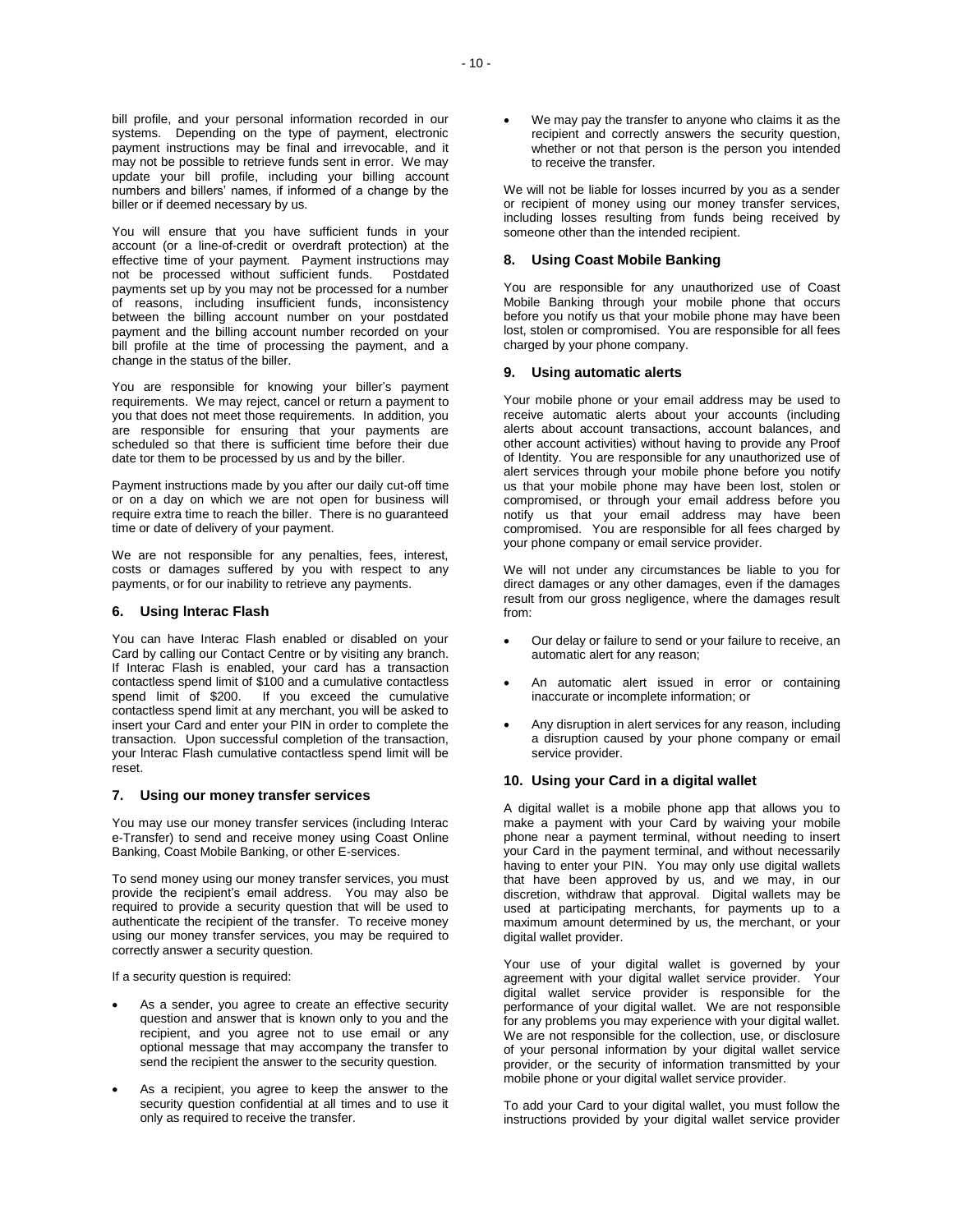and any additional instructions provided by us. In some circumstances, we may not allow your Card to be added to your digital wallet. We may terminate or suspend your use of your Card with your digital wallet for any reason at any time, with or without notice to you.

We do not currently charge any additional service fees when you use your Card through a digital wallet. However, we will charge the service fees generally applicable to your use of your Card. You are responsible for any service fees imposed by your digital wallet service provider, your phone company, or any other person.

You must maintain the security of your mobile phone by protecting it with a secure access code or biometric, by knowing its location at all times, and by keeping it up to date with the latest operating system software, security patches, and anti-virus and anti-spyware programs. You must only use the latest version of your digital wallet.

You must protect and keep confidential your user ID, passwords, and all other credentials you use to log into your mobile phone, to use your digital wallet, and to make payments with your Card using your digital wallet. If you share these credentials with another person, then any payments made by that person will be deemed to have been authorized by you. You must ensure that only your credentials and fingerprints are recorded on your mobile phone. If the fingerprints or credentials of another person can be used to unlock your mobile phone, then any payments made by that person will be deemed to have been authorized by you.

You must not use a digital wallet on a mobile phone that you know or suspect has its security or integrity compromised (e.g., where the mobile phone has been "rooted", "jailbroken", or had its security mechanisms bypassed). If you do, then any payments made using that mobile phone will be deemed to have been authorized by you.

You must delete your Card from your digital wallet if:

- You upgrade, change, sell, give away, or otherwise dispose of your mobile phone;
- You temporarily give possession of your mobile phone to any other person (including for repairs);
- You terminate your digital wallet service; or
- We ask you to do so.

#### **11. Using Deposit On-the-go**

You may use the Deposit On-the-go feature in the Coast Mobile Banking app to deposit eligible paper cheques and bank drafts to an eligible account by taking a picture of the front and back of the cheque or bank draft with your mobile phone and sending the image to us.

You will only deposit a cheque or bank draft that is payable to you directly, in Canadian dollars, drawn on a Canadian financial institution. We do not accept cheques or bank drafts that are payable to someone else and endorsed to you. You will only deposit the cheque or bank draft to a Canadian dollar account.

The cheque or bank draft must be in the standard format approved by Payments Canada. Your image must include all information we require including the date, drawee institution, payee, amount in words and figures, signature of the payor, cheque number, and magnetic ink character

recognition information. All of the information must be legible in the image. You will only create images from the original cheque or bank draft.

You will not deposit a cheque or bank draft that is postdated, stale-dated, or altered in any way, or that has previously been deposited.

You will endorse the cheque or bank draft on the back before deposit.

Your cheque or bank draft is considered received by us when you receive a successful 'deposit complete' message. Funds will then appear in your account, but the Hold Funds Policy may apply.

When the deposit is completed, you will write "deposited" across the front of the cheque or bank draft. You will not attempt to redeposit or negotiate the cheque or bank draft. You will keep the cheque or bank draft for 90 days, and provide it or a replacement image to us if we ask for it. You will destroy the cheque or bank draft within 30 days after the 90 day period.

We may set limits on the number and amount of deposits, and we may change those limits.

Each cheque or bank draft is counted as one transaction. Service fees may apply.

You are responsible for the security of your mobile phone and for any unauthorized use of Deposit On-the-go by any person.

When you create an image using Deposit On-the-go, you are acting as our agent for the limited purpose of creating the image. You will not delegate this role to anyone else. Any image that you create will be treated for legal purposes just as if we had created the image ourselves. Each image we accept will be treated as an eligible bill under the *Bills of Exchange Act* (Canada) and each image is subject to the applicable Payments Canada rules. We may from time to time impose additional rules governing the cheques and bank drafts we accept, and your use of Deposit On-the-go. Each image received by us will have the same effect as if the original cheque or bank draft was delivered to a branch for deposit.

We use Central 1 Credit Union ("Central 1") as a service provider for Deposit On-the-go. You agree that Central 1 is entitled to the same protections from liability and limitations of liability as are provided to us and our other team members in this Agreement. You grant to us, and to our clearing agents and other team members (including Central 1), all consents and rights necessary to provide the Deposit Onthe-go service, and to deposit and clear eligible cheques and bank drafts using the images and associated data (which may include your personal information).

We may, in our discretion, reject any item. For example, we may reject a cheque or bank draft if it was not eligible for deposit or if it might be returned by another financial institution due to poor image quality, insufficient funds, alteration, or other reasons. We may provide you with immediate credit, and attempt to collect payment on the cheque or bank draft. If the cheque or bank draft is returned to us unpaid, we may reverse the credit and any interest paid on that credit. If the deposit amount does not match the amount of the image, we may adjust your account to reflect the amount on the image. You will be responsible for any costs to obtain a replacement cheque or bank draft, if required.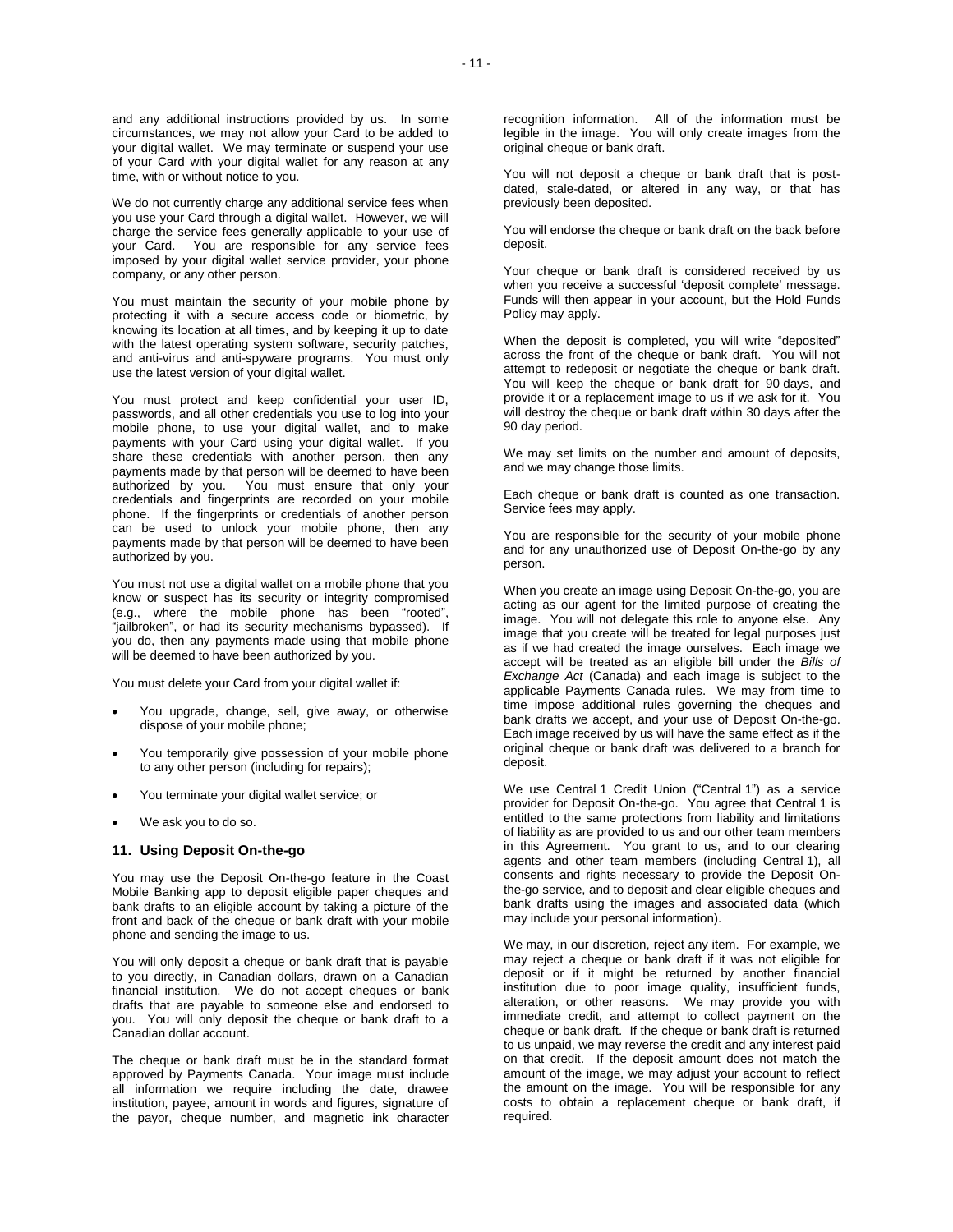We may suspend or terminate your use of Deposit On-the-go at any time, with or without notice.

# **12. Using Take Charge Money Manager**

Take Charge Money Manager is a financial management tool that helps you track your spending and savings habits, and assists in budgeting. Take Charge Money Manager is available in Coast Online Banking and the Coast Mobile Banking app.

# *Opting out*

Take Charge Money Manager is enabled by default in Coast Online Banking and the Coast Mobile Banking app. If you no longer wish to use Take Charge Money Manager, you may opt out at any time by calling our Contact Centre.

# *Your information*

We work with MX Technologies Inc. ("MX") to provide you with Take Charge Money Manager. We provide MX with information about your financial transactions, assets and liabilities from your accounts with us. If you choose to allow Take Charge Money Manager to use similar information from your accounts with other financial institutions, you may provide account numbers, usernames, passwords, and other credentials ("Account Credentials") to MX through Take Charge Money Manager, and MX and its service providers will use those Account Credentials to obtain information from your accounts with those other financial institutions.

MX has agreed to protect your information with the utmost of care and confidentiality, and to implement appropriate safeguards designed to help ensure the security and confidentiality of your information. MX will use your information to provide the Take Charge Money Manager services to you. MX may also use your information for software optimization, improvement of the Take Charge Money Manager services, database integrity, benchmarking against internal MX data or processes, and financial audits. MX has agreed not to use your information for any other purposes. In addition, we may use your information to provide the Take Charge Money Manager services to you, to provide personal financial management services to you, to improve and develop our products and services, to conduct research and generate statistics related to our business, products, services and membership, and for other uses described in this Agreement and in our Privacy Policy. See "Your Information" in Part G.

MX provides the Take Charge Money Manager services from the United States, and your information will be processed and stored within the United States. Accordingly, MX and its service providers may be required to disclose information under the laws that apply in that jurisdiction.

### *Accounts with other financial institutions*

You may choose to allow Take Charge Money Manager to use financial information from your accounts with other financial institutions. You make this choice by providing Account Credentials in Take Charge Money Manager.

- MX may use service providers to collect information from your accounts with other financial institutions. Your Account Credentials will be shared with MX and may be shared by MX with its service providers. MX or its service providers will use the Account Credentials to access information about your financial transactions, assets and liabilities from your accounts with other financial institutions.
- For Take Charge Money Manager to function properly, you must provide accurate, current and complete Account Credentials to us and MX, and you must keep your Account Credentials up to date. You agree not to use Take Charge Money Manager to access information from accounts unless you have the authority to provide us and MX with the necessary<br>Account Credentials. By providing the Account By providing the Account Credentials, you are authorizing and instructing us, MX, and MX's service providers to use the Account Credentials to access your accounts with those other financial institutions and to obtain, on your behalf, information about your financial transactions, assets and liabilities from your accounts with those other financial institutions.
- You are responsible for any fees that other financial institutions may charge you arising from your use of Take Charge Money Manager. This Agreement does not modify your agreements with the other financial institutions, and you are responsible for complying with the terms of those agreements. Do not provide Account Credentials to us if that would be a breach of the terms of your agreement with another financial institution.

### *Use of Take Charge Money Manager*

Take Charge Money Manager provides a general overview of your finances and is not intended to serve as a substitute for financial advice from a professional. If you would like financial advice from a professional, please call our Contact Centre or visit any branch.

Take Charge Money Manager is provided for information purposes only and may not reflect your most recent transactions. You are responsible for any decisions you make based on the information provided by Take Charge Money Manager.

# *Disclaimers*

While we and MX will make reasonable efforts to ensure Take Charge Money Manager functions as intended, errors may occur. Take Charge Money Manager may not always be available and may be modified or discontinued without prior notice to you. Neither we nor MX are responsible for any losses you may suffer as a result of Take Charge Money Manager being unavailable. To the extent permitted at law, we and our team members (including MX and its service providers) each disclaim all representations, warranties and conditions, express, implied or collateral, including implied warranties or conditions of merchantability, merchantable quality, fitness for a particular purpose, infringement and those arising by statute or otherwise in law or from the course of dealing or usage of trade. Neither we nor MX provide any warranty that Take Charge Money Manager will meet your requirements, will be uninterrupted, secure or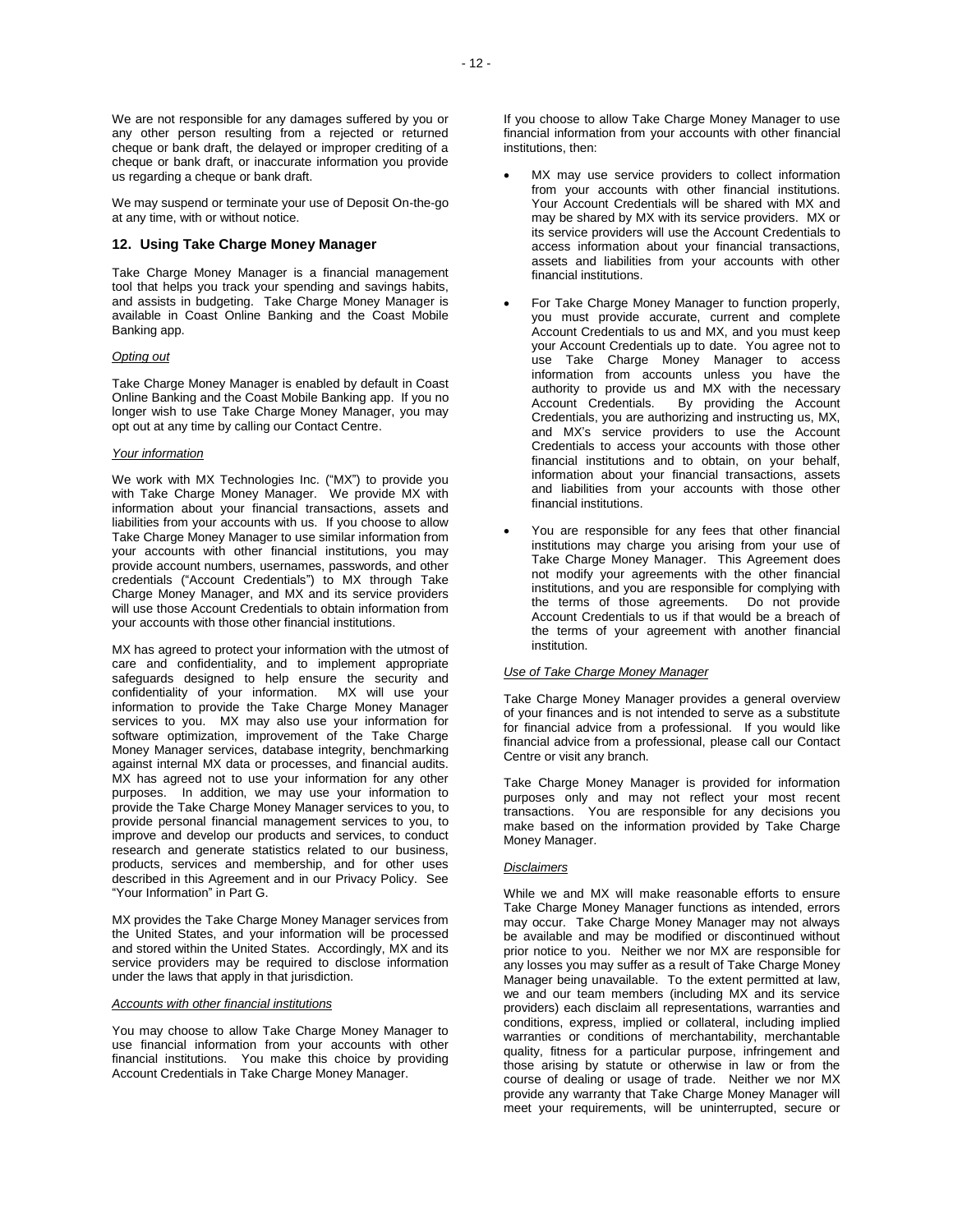error free, or that the information obtained from Take Charge Money Manager will be accurate or reliable.

We and our team members (including MX and its service providers) are not responsible or liable for any losses suffered by you or any other person, or for any direct, indirect, incidental, special, general, consequential, punitive, exemplary, aggravated, or tort damages suffered by you or any other person, arising from: (a) your use of or inability to use Take Charge Money Manager; (b) your use of any information you receive through Take Charge Money Manager; (c) any unauthorized access to, or alteration, use, or disclosure of, your information (including your Account Credentials); (d) any other matter arising from your use of Take Charge Money Manager; or (e) the services provided by MX or its service providers to us or to you which are related to Take Charge Money Manager, even if we or any of our team members (including MX or its service providers) have been advised of the possibility of such damages.

You will pay us for any losses that may be incurred by us or any of our team (including MX or its service providers), including any claim brought by any person, in connection with your use of Take Charge Money Manager, or the services provided by MX or its service providers to us or to you which are related to Take Charge Money Manager, or resulting from your breach of this Agreement.

# **13. Cancellation of your Card or access to Eservices**

You may cancel your Card or your access to E-services by calling our Contact Centre or by visiting any branch. You must still fulfill all of your obligations under this Agreement.

We may cancel or suspend your Card or your access to Eservices, with or without notice to you. If we do so, you must still fulfill all of your obligations under this Agreement. If your Card is cancelled or your accounts are closed, you will return your Card to us if we ask you to.

# **F - Overdrafts**

# **1. Definitions**

This section has definitions for terms that we use in this Part F.

**Outstanding Balance** - All overdraft amounts charged to the Protected Account, less all amounts repaid, plus unpaid accrued interest.

**Overdraft Limit** - The maximum amount that you may overdraw your Protected Account. This is the amount specified in your application for overdraft protection, unless subsequently changed by us.

**Protected Account** - An account for which you have obtained overdraft protection.

# **2. Overdrafts not covered by overdraft protection**

Unless we agree, you may not overdraw your accounts. We may decline any transaction that creates or increases an overdraft that we have not authorized or, if we debit any amount from your account, we may reverse the transaction that created the debit. If you create or increase an overdraft that we have not authorized, you must promptly repay the amount you overdraw, without notice from us. We will charge you interest from the date of the overdraft until you

have repaid it at the rate per annum that we may from time to time establish for overdrafts that are not covered by overdraft protection. Interest is calculated daily, and compounded and payable monthly, not in advance. Interest will continue to be payable by you at this rate both before and after we demand payment, a breach by you of this Agreement, or we obtain judgment against you. We will also charge you service fees for an unauthorized overdraft. If we allow you to overdraw your account one or more times, that does not mean we will allow you to do it again.

# **3. How to use your overdraft protection**

If you have applied for and been approved for overdraft protection, you may overdraw your Protected Account up to your Overdraft Limit by the same methods you use to access your deposit balances (see "How you access money in your accounts" in section [B-](#page-1-0)3). You will use your overdraft protection only for occasional overdrafts on Protected Accounts, and not as a long term credit facility.

### **4. You must repay your overdrafts**

For each Protected Account, you will repay the full amount of the Outstanding Balance to us on demand. Protected Accounts are not meant to be long-term credit facilities. Until we make a demand, you will make monthly deposits so that your Protected Account will not remain overdrawn for more than 60 consecutive days. We will apply each of your payments first to pay accrued interest, then to pay fees and other costs, and then to reduce the principal amount.

# **5. You must pay interest and service fees**

We will charge you interest on all amounts which overdraw any Protected Account from the date of the overdraft until you have repaid it at the rate per annum that we may from time to time establish for overdrafts on Protected Accounts. Interest will be charged to the Protected Account monthly. You will pay an amount equal to the interest charge within one month after it is charged to the Protected Account. Interest is calculated daily, and compounded and payable monthly, not in advance. Interest will continue to be payable by you at this rate both before and after we demand payment, a breach by you of this Agreement, or we obtain judgment against you. We may change the interest rate or the manner of calculating interest at any time, without notice.

We will also charge you service fees established by us from time to time for overdraft protection.

# **6. Additional information about your overdraft protection**

Information on interest rates and service fees is available in Your Everyday Guide and on our website. You may also obtain information by calling our Contact Centre or visiting any branch.

We may reduce your Overdraft Limit on notice to you, or suspend your right to use your overdraft protection with or without notice.

If you do not comply with any of the terms in this Part F, we may cancel your overdraft protection with or without notice to you. We may otherwise cancel your overdraft protection at any time by notice to you. You may cancel your overdraft protection by notice to us. Cancellation does not relieve you of your obligations under this Part F until the Outstanding Balance has been paid in full.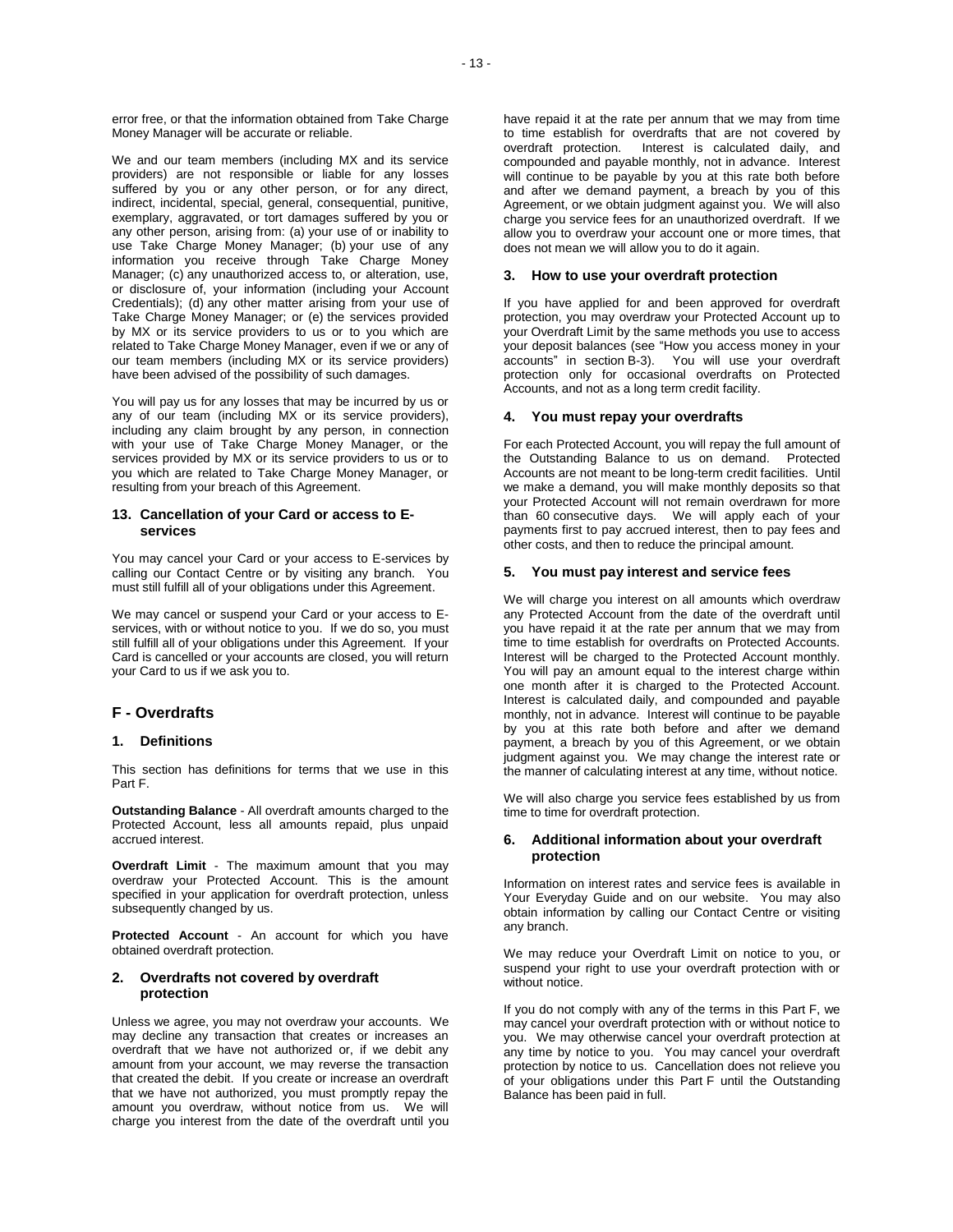# **G - Your Information**

# **1. Your information**

In this Part G, "your information" means personal, financial and other information about you that you provide to us or that we obtain from others, including through the services you use.

# **2. You consent to our collection, use and disclosure of your information**

You consent to our collecting, using and disclosing your information as described in this Agreement and our Privacy Policy. You may obtain a copy of our current Privacy Policy on our website, by calling our Contact Centre, or by visiting any branch.

# **3. How we collect and use your information**

When you ask to begin a relationship with us and during the course of our relationship, we may collect information including:

- Information about you and your background, including your name, intended use of your accounts, address, contact information, gender, age, date of birth, occupation, employment history, and identification (such as your government issued photo ID, your credit file, and other types of identification acceptable to us);
- Information about your dealings with and through us, including information about your financial transactions and your use of our services;
- Your preferences in relation to the financial products and services we provide to you;
- If you choose to allow Take Charge Money Manager to access your accounts with other financial institutions, information about those accounts (including account numbers, usernames, passwords, and other credentials) and information about your dealings with and through those financial institutions;
- Other information we may need to provide you with particular services; and
- Other information which is required by applicable laws, including laws relating to taxation, money laundering and terrorist financing.

We may collect information from you and from other sources, including from:

- Government agencies and registries, law enforcement authorities, and public records;
- Credit reporting agencies;
- Other financial or lending institutions;
- Organizations with whom you make arrangements, and other service providers or agents, including payment card networks;
- References you have provided;
- Persons authorized to act on your behalf under a power of attorney or other legal authority;
- Your interactions with us, including in person, over the phone, at an ATM, through Coast Online Banking, Coast Mobile Banking or our Contact Centre services, through email or the internet, or through other systems used to access our services; and
- Records that reflect your dealings with and through us.

You authorize our collection of your information from these sources and, if applicable, you authorize these sources to give us the information.

We will limit the collection and use of your information to what we require in order to serve you as our member and to administer our business, including:

- To verify your identity;
- To determine your eligibility for products and services;
- To evaluate and process your applications, accounts, transactions and Records;
- To provide you with our services, and information related to your accounts, our services, and your membership with us;
- To contact you relating to your accounts, services, and membership with us;
- To analyze your needs and activities to help us serve you better, and to develop new products and services;
- To inform you about new business initiatives, including contacting you to obtain your views and to encourage you to express your views about them;
- To investigate and help protect you, us and others against financial abuse, fraud, error, criminal activity and other risks;
- To help manage and assess our risks, operations and relationship with you;
- To conduct research and generate statistics related to our business, products, services and membership, including statistics summarizing demographics of member voting;
- To help us collect a debt or enforce an obligation owed to us by you; and
- To comply with applicable laws and requirements of regulators, including self-regulatory organizations.

We may keep and use your information for as long as needed for the purposes described in this Agreement, even if you cease to be a member.

### **4. How we disclose your information**

We will limit the disclosure of your information to what we require in order to serve you as our member and to administer our business, including:

- When we disclose your information at your request or with your consent;
- To the extent authorized by this Agreement or any other agreement between you and us;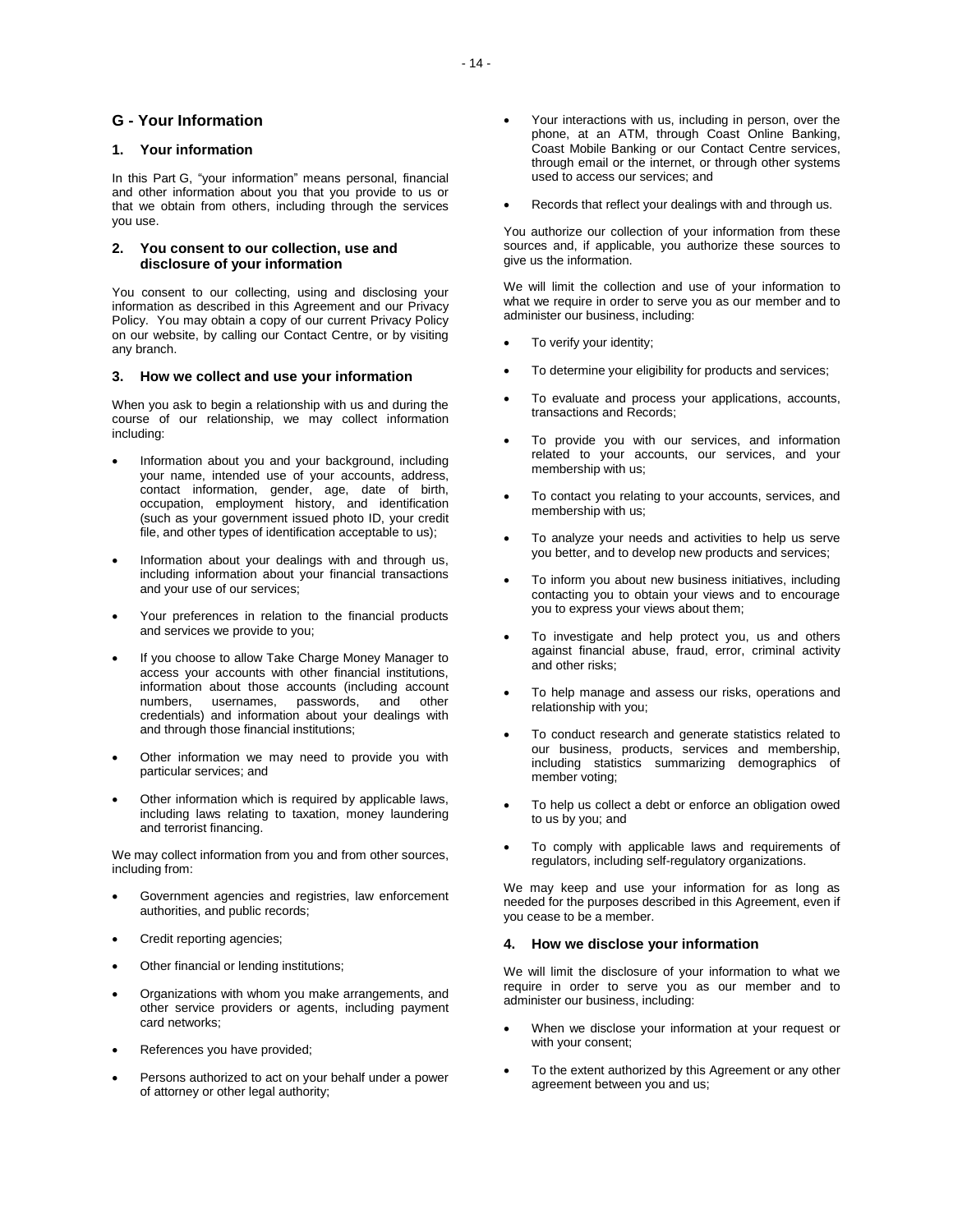- In response to a court order, search warrant or other demand or request, which we believe to be valid;
- To meet requests for information from regulators, including self-regulatory organizations of which we are a member or participant, or to satisfy legal and regulatory requirements applicable to us;
- To members of our team and other organizations that perform services for you or for us, or on our behalf;
- To payment card networks in order to operate or administer the payment card system that supports your accounts and our services;
- To investigate and help protect you, us and others against financial abuse, fraud, error, criminal activity and other risks;
- When we sell all or part of our business, insure, sell or securitize assets, or merge or amalgamate parts of our business, or when considering those transactions;
- To help us collect a debt or enforce an obligation owed to us by you; and
- Where required or permitted by law.

Recipients of your information, including our team members and other organizations that perform services for us or for you, may be located outside of Canada, and may be required to disclose your information under the laws that apply in the jurisdiction where they are located.

# **5. E-services**

When you use Coast Online Banking, Coast Mobile Banking, our websites, or other E-services, we may also collect:

- Device information, including information about your operating system, browser, software applications, IP address, geolocation and security status, to improve your experience and to protect against financial abuse, fraud, error, criminal activity and other risks.
- Website use information such as browsing behavior on our sites and links, locations you click, form data and downloads as well as other data gathered from the use of web tools (for example, cookies, web beacons, tagging, and Google Analytics) to better understand your interests and needs so that we can serve you better.

# **6. How we share your information within the CCS group of companies**

We may share your information within the CCS group of companies for the following purposes:

- To manage your total relationship within the CCS group of companies, including servicing your accounts and maintaining consistent information about you;
- To manage and assess our risks and operations, including to collect a debt owed to us by you; and
- To comply with legal or regulatory requirements.

You may not withdraw your consent for these purposes.

We may also share your information within the CCS group of companies to allow others in the group to tell you about their products and services. In order to understand how we use your information for marketing purposes and how you can withdraw your consent, see "How we use your information for marketing purposes" in section G-10.

# **7. How we use your Social Insurance Number (SIN)**

If you ask for accounts or services that may generate interest or other investment income, we will ask for your SIN for revenue reporting purposes. This is required by the *Income Tax Act* (Canada). If we ask for your SIN for other purposes, you can choose not to provide it. When you provide us with your SIN, we may also use it as an aid to identify you and to keep your information separate from that of other members with a similar name, including through the credit granting process. You may choose not to allow us to use your SIN as an aid to identify you with credit reporting agencies.

### **8. Credit reporting agencies and other lenders**

When you open an account, or when you apply for overdraft protection or a line of credit, loan, mortgage or other credit facility, we may ask you to provide information about your employment and finances, and we may exchange information and reports about you with credit reporting agencies and other lenders at the time of and during the application process, and on an ongoing basis to review and verify your creditworthiness, establish credit and hold limits, help us collect a debt or enforce an obligation owed to us by you, or manage and assess our risks. You may choose not to have us conduct a credit check in order to open an account or assess an application for credit. Once you have an account or a credit facility with us and for a reasonable period of time afterwards, we may from time to time disclose your information to other lenders and credit reporting agencies requesting such information, which helps establish your credit history and supports the credit granting and processing functions in general. We may obtain information and reports about you from Equifax Canada Inc., Trans Union of Canada, Inc., or any other credit reporting agency. You may access and rectify any of your personal information contained in their files by contacting them directly through their respective websites www.consumer.equifax.ca and www.transunion.ca. Once you have applied for any credit product with us, you may not withdraw your consent to this exchange of information.

# **9. Preventing, detecting and suppressing fraud**

In order to prevent, detect or suppress financial abuse, fraud or criminal activity, protect our assets and interests, assist us with any internal or external investigation into potentially illegal or suspicious activity, or manage, defend or settle any actual or potential loss in connection with these activities, we may collect from, use and disclose your information to, any person or organization (including your next-of-kin or representative), fraud prevention agency, regulatory or government body, the operator of any database or registry used to check information provided against existing information, or insurance companies or financial or lending institutions. For these purposes, your information may be pooled with data belonging to other individuals and subject to data analytics.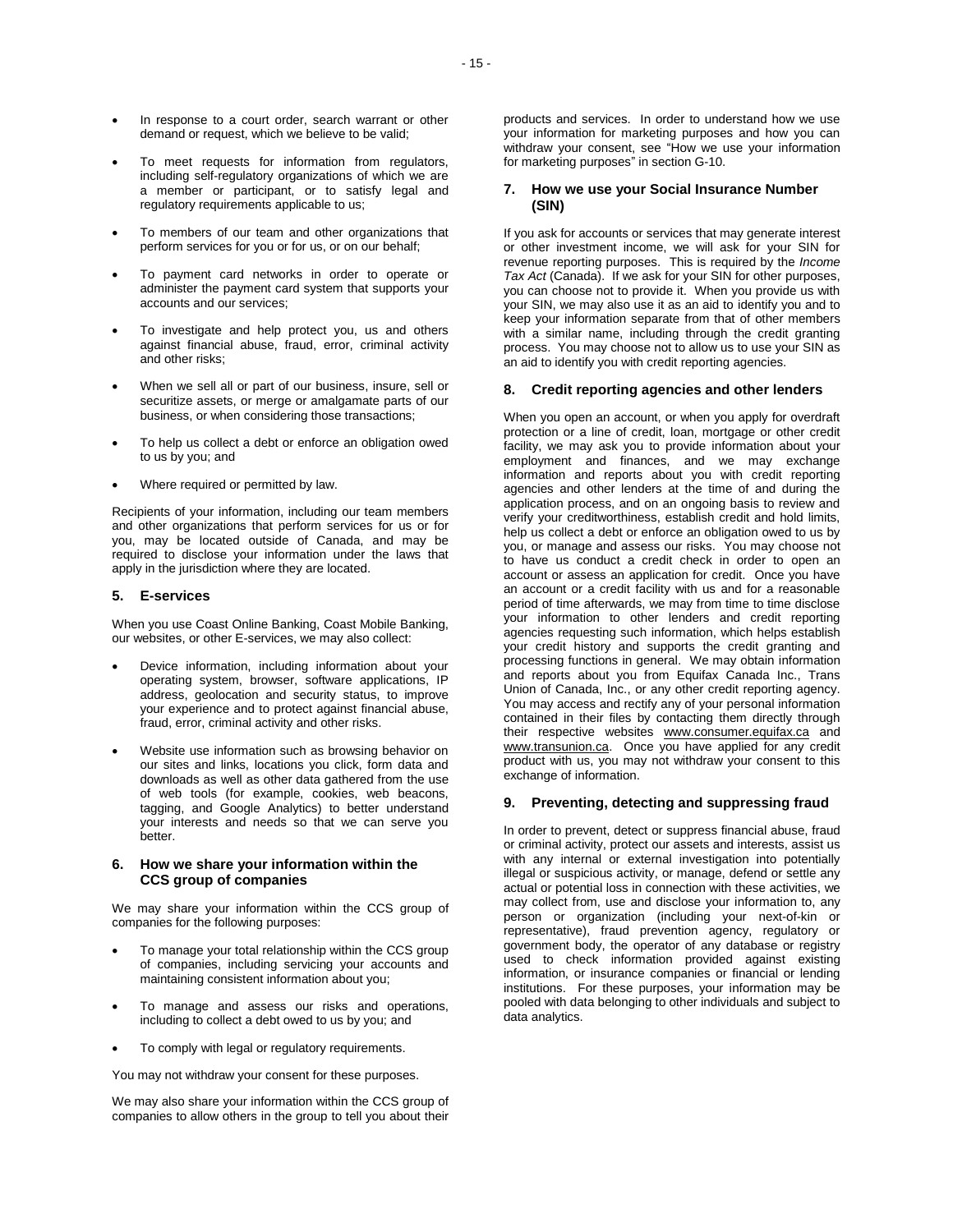# **10. How we use your information for marketing purposes**

We may also use your information for marketing purposes, including to:

- Tell you about other products and services that may be of interest to you, including those offered by other businesses within the CCS group of companies, and others we select;
- Determine your eligibility to participate in contests, surveys or promotions;
- Conduct research, analysis, modeling, and surveys to assess your satisfaction with us as a member, and to develop products and services; and
- Contact you by telephone, mail, email, text message, ATM or other methods.

With respect to these marketing purposes, you may choose not to allow us to:

- Contact you by telephone, mail, email, text message, ATM or other methods, with offers that may be of interest to you; or
- Contact you to participate in research and surveys.

# **11. Your health information**

We collect, use and disclose information about your health in order to provide you with third party creditor insurance products requested by you, and to assist in the administration of any claims under those creditor insurance products. We do not use this information for any purpose unrelated to these creditor insurance products, and we do not share it within the CCS group of companies.

### **12. We may record our interactions**

When you are speaking with one of our telephone service representatives or internet live chat agents, or messaging with us through social media, we may monitor and record our discussions for our mutual protection, to enhance customer service, and to confirm our discussions with you. We use security cameras at our branches and ATMs to protect our members and ourselves from criminal activity.

If you prefer not to be recorded by audio or video, many but not all transactions can be conducted using Coast Online Banking or Coast Mobile Banking.

You will not record our interactions without our prior consent.

# **13. How you can opt-out**

If you wish to opt-out or withdraw your consent at any time for any of the opt-out choices described in this Agreement or our Privacy Policy, you may do so by calling our Contact Centre, visiting any branch, or contacting our Privacy Office. Please read our Privacy Policy for additional information about your opt-out choices.

# **14. If you have questions**

Please read our Privacy Policy if you have any questions about:

how we collect, use and disclose your information;

- how to request access to your information; or
- how to correct your information.

If your question remains unresolved, you may call our Contact Centre, visit any branch, or contact our Privacy Office at: Privacy Office, Coast Capital Savings, 800-9900 King George Blvd, Surrey, BC V3T 0K7, email: centralprivacyoffice@coastcapitalsavings.com, or toll-free at 1.888.517.7000 (please ask for our Privacy Office).

# **H - General**

# **1. If you have a problem or concern**

Tell us about your problem or concern in the way that is most convenient for you. You may contact a service representative by calling our Contact Centre (1-888-517- 7000), by visiting any branch, or by using the e-mail form provided on our website.

If your concern remains unresolved, you may contact the manager at any branch.

If your concern still remains unresolved, you have additional options described in our statement on complaint handling procedures, which is available on our website, by calling our Contact Centre, or by visiting any branch.

If you have a complaint regarding a potential violation of a consumer protection law, a public commitment, or an industry code of conduct, you may contact the FCAC in writing at: 6th Floor, Enterprise Building, 427 Laurier Ave. West, Ottawa, Ontario, K1R 1B9. The FCAC can also be contacted by telephone at 1-866-461-3222, or through its website at www.fcac-acfc.gc.ca. However, the FCAC does not become involved in matters of redress or compensation all such requests must follow the process described above.

# **2. How we communicate with you**

We may send any paper notice or other communication to the most recent mailing address shown in our records. If we send it by ordinary mail, you will be considered to have received it five business days after the post-mark. If we deliver it by hand, you will be considered to have received it when delivered. If mail service is disrupted, we will tell you where to pick up your paper statements. You will be considered to have received your paper statement on the day it is available for you to pick up, whether or not you do so.

Under applicable law we require your consent to send you certain communications by electronic methods. We will not send you those communications by electronic methods unless you have signed or otherwise accepted our Consent to Electronic Delivery of Documents. If you consent and we send you a notice or other communication by electronic methods, then you will be considered to have received it when the electronic communication enters the information system designated by you in the Consent to Electronic Delivery of Documents.

You acknowledge that there are inherent risks in electronic communications, and that the security of electronic communications is not guaranteed. You accept all risks associated with the communication methods used with your accounts or our services, including the risks that the use of mail, courier or unencrypted communications might not be secure, reliable, private, or confidential.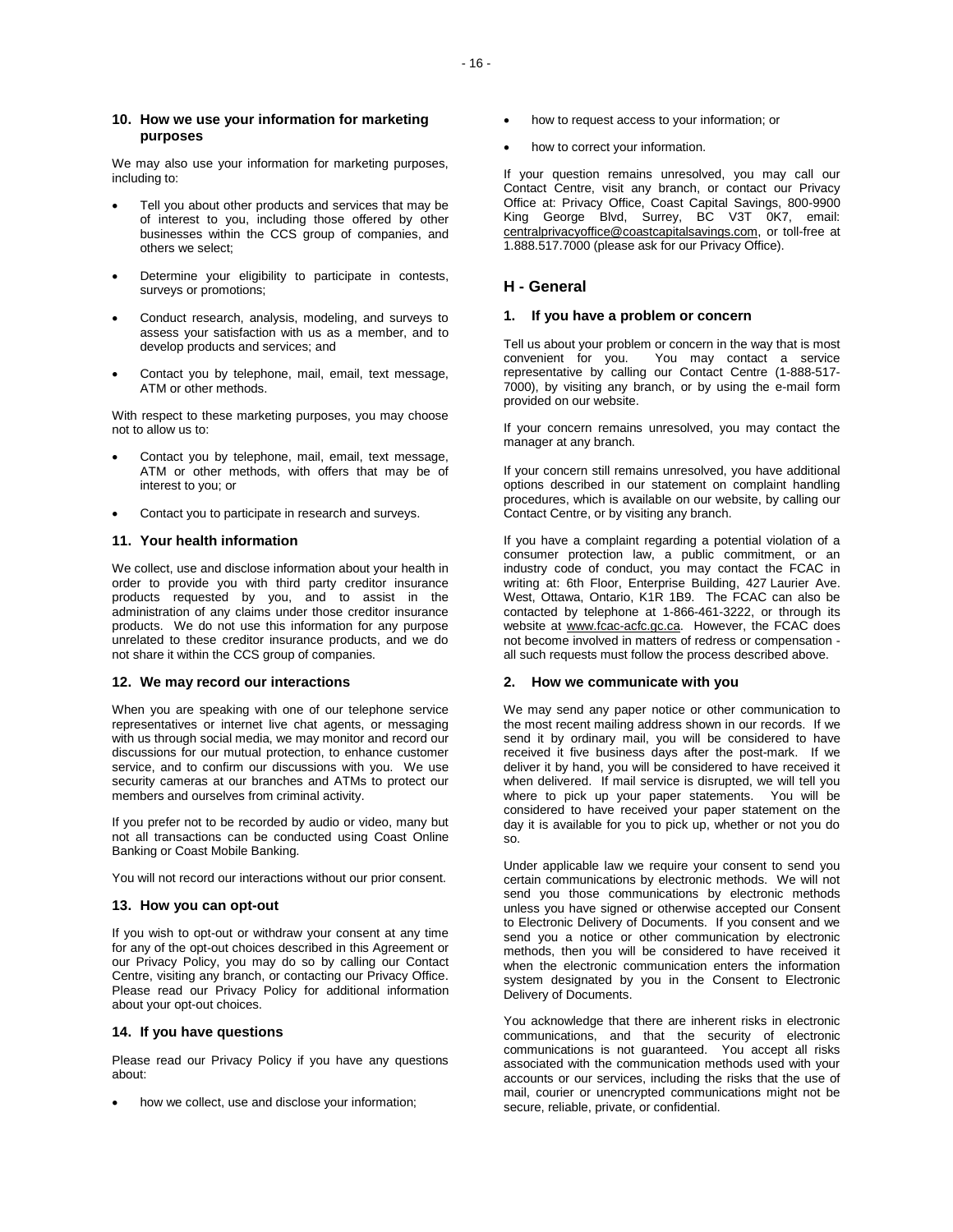# **3. We may change this Agreement**

This version of this Agreement is effective as of the day Coast Capital Savings Federal Credit Union continues under the *Bank Act* (Canada), and replaces older versions of this Agreement. We may propose to change, either permanently or temporarily, any term of this Agreement (including fees, charges or other amounts required to be paid by you under this Agreement) or replace this Agreement with another agreement, at any time. We will give you notice of a proposed change and any other information required by law, at least 30 days before the change is to come into effect (as stated in the notice). We may give you notice of a proposed change by any method allowed by applicable law, including:

- Providing a notice with your paper statement or eStatement;
- Sending you a paper or electronic notice;
- Posting a notice in our branches;
- Displaying a notice at or near our ATMs; or
- Posting a notice on our website.

You may refuse the change by closing your accounts without cost within 30 days of the effective date of the change.

You can obtain a copy of the current version of this Agreement on our website, by calling our Contact Centre, or by visiting any branch.

# **4. Services are "as is" and "as available"**

Services are provided on an "as is" and "as available" basis. Except as otherwise expressly provided in this Agreement or where prohibited by law, we disclaim all representations, warranties and conditions, express, implied or collateral, including implied warranties or conditions of merchantability, merchantable quality, fitness for a particular purpose, infringement and those arising by statute or otherwise in law or from the course of dealing or usage of trade. We do not represent or warrant that our services will meet your requirements, or that the operation of our services will be uninterrupted, secure or error free.

# **5. Our liability is limited**

You agree that we will be liable to you only for your direct damages resulting from our gross negligence, fraud or willful misconduct arising directly from our performance of our obligations under this Agreement or the services provided to you. We will not be liable to you for any other direct damages, and our aggregate liability to you for all claims arising out of or related to this Agreement or the services provided to you shall be limited to a maximum of \$5,000.

We will not under any circumstances be liable to you for any other damages or losses suffered by you or any other person, including indirect, incidental, special, general, consequential, aggravated or punitive damages, loss of profits, loss of revenue, loss of business opportunities, inconvenience, claims of other persons, or any other foreseeable or unforeseeable losses resulting directly or indirectly out of this Agreement or the services provided to you, even if we were advised of the possibility of such damages or losses, or the damages or losses resulted from our gross negligence, fraud or willful misconduct.

We will not under any circumstances be liable for direct damages or any other damages or losses suffered by you or any other person, where the damages or losses result from:

- Our exercising any right we have under this Agreement, or our acting or failing to act on any instructions provided by you;
- Any breach of this Agreement by you, your agents, or any other person for whom you are responsible;
- Any inaccuracies in, or inadequacies of, any information or instructions provided to us by you, your agents, or any other person for whom you are responsible;
- Any failure, error, malfunction or unavailability of any system or equipment of any person;
- Any failure, error or delay in any service or the processing of any transaction;
- Any act or failure to act by you or any third party;
- Any forged or unauthorized instrument or otherwise unauthorized transaction, any forged or unauthorized signature, any material alteration on any instrument, instruction or document relating to a transaction, any counterfeit instrument, or any other fraud or unauthorized account activity or use of our services;
- The implementation of any transaction or any instruction where we have been provided with any Identity or Proof of Identity;
- Your loss of any official cheque or other instrument provided to you by us.
- Payment of funds to the surviving joint account holders;
- Any dispute with any person relating to a claim for entitlement to funds in an account;
- Our decision to freeze an account, or to hold funds, or to refuse or delay a transaction;
- Our failure to perform any of our obligations due to any cause beyond our exclusive control; or
- Any other circumstances where we have disclaimed liability or responsibility under this Agreement or you have accepted a risk under this Agreement.

We will not under any circumstances be liable for direct damages or any other damages or losses suffered by you or any other person, where you could with reasonable diligence have obtained coverage for the damages or losses with a commercially available policy of insurance.

The limitations in this section apply to any act or omission by us or by any of our team members, whether or not the act or omission would otherwise give rise to a cause of action in contract, tort, statute or any other doctrine of law.

### **6. You will pay any losses we incur**

You will pay us for any losses that may be incurred by us or any of our team, including any claim brought by any person, that result directly or indirectly from this Agreement, the operation of your accounts, the provision of any services to you, our acting or failing to act on your instructions, or any circumstances where we have disclaimed liability or responsibility under this Agreement or you have accepted a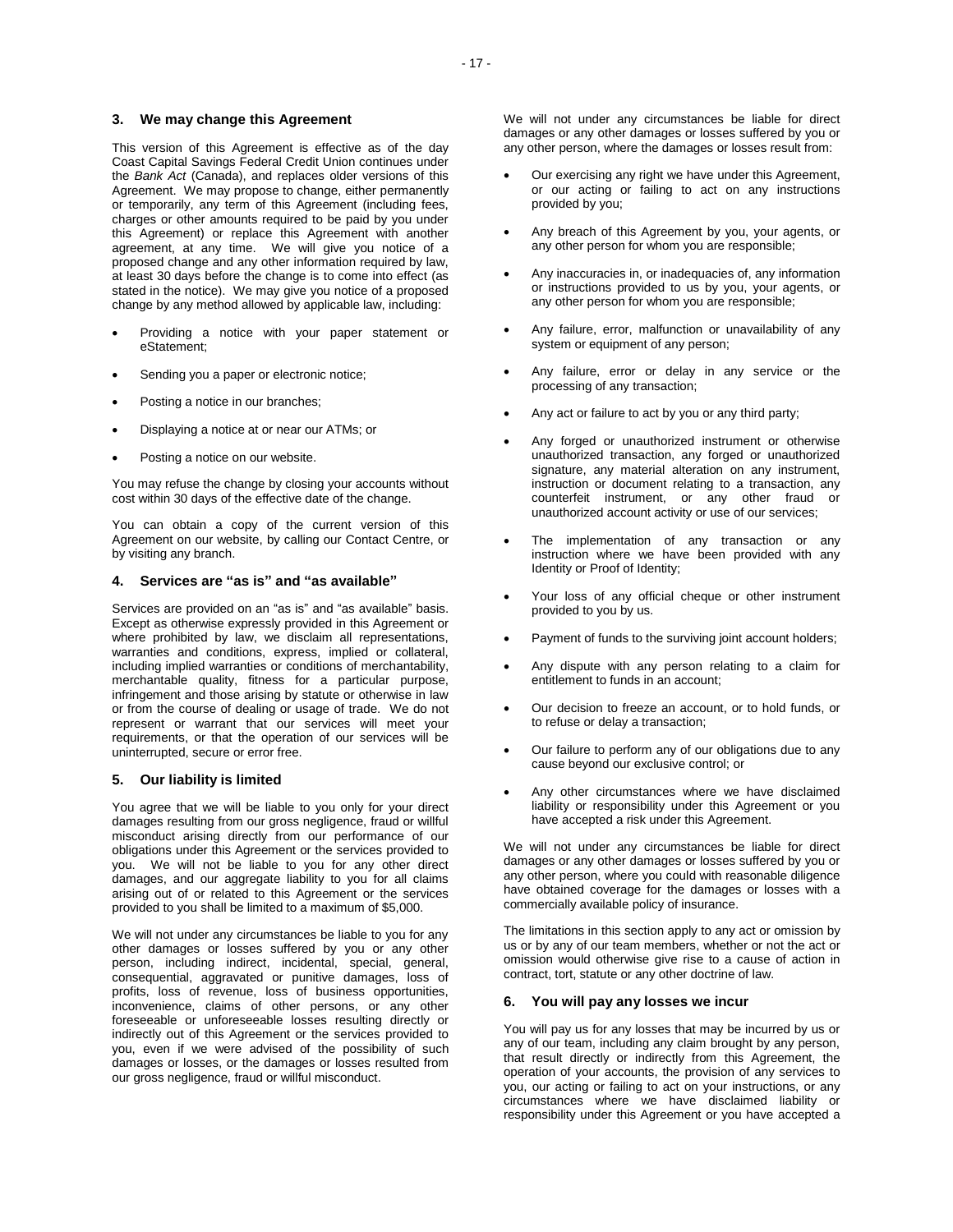risk under this Agreement, except to the extent that the losses result directly from our gross negligence, fraud or willful misconduct.

### **7. We may recover our costs and legal fees**

You will pay us for any costs we incur to recover amounts that you owe us. These costs include legal fees on a solicitor and own client basis as well as reasonable counsel fees charged by our legal department.

# **8. We may set off your debts against your accounts**

We may apply a positive (credit) balance in any of your accounts against any debt, obligation or liability you may owe to us. For joint accounts, we may also apply a positive (credit) balance in a joint account against any debt, obligation or liability that any joint account holder may owe to us, and we may apply a positive (credit) balance in any other account of a joint account holder against any debt, obligation or liability you may owe to us in relation to the joint account. We can set off these balances in any manner we consider necessary, and we are not required to give you notice before we do so.

All security held by us for any debt, obligation or liability, whether now or in the future, is also security for any debt, obligation or liability arising under this Agreement, from the operation of your accounts, or from use of our services. We may apply such security to such debt, obligation or liability, with or without notice.

# **9. How to serve documents on us, and how we may serve documents on you**

Your "branch of account" may be identified in your account opening process, and it will be your branch of account for all subsequent accounts opened by you under the same membership. However, your branch of account may be different for registered products (such as RRSPs). If a branch of account is not identified in your account opening process or your agreement for the registered product, then we may designate the branch of account. For legal purposes, accounts are considered to be maintained at the branch of account. Service on us of notices, demands or legal documents must be made at the branch of account. You may find your branch of account on your paper statement or eStatement, through Coast Online Banking, by searching for your branch name to locate your branch on our website, by calling our Contact Centre, or by visiting any branch.

We may serve you with any notice, demand or legal document in any way that we are permitted to send you notices under "How we communicate with you" in section H-2, and the notice, demand or legal document is deemed to have been served when we are entitled to consider that you have received it under that section.

# **10. Our records are binding on you**

In the absence of evidence to the contrary, our records are conclusive and binding on you for all purposes, and will be admissible in any legal, administrative or other proceeding as if such records were original written documents. Our records will be conclusive proof of the information contained in such records, including information relating to transactions on your accounts, any instructions or notices given by you or by us, your use of any Card, your use of any services, and

the contents of any envelope deposited by you into an ATM or business depository.

# **11. We may pay into court**

If there is a dispute or any uncertainty about who is entitled to the money in an account, who is able to provide instructions on an account (including due to your alleged or actual incapacity or any marriage/common-law partnership breakdown), or who is legally entitled to apply for and accept payment on your death, we are entitled to either apply to court for directions or to pay the money in the account into court and be fully discharged. In either case, you will pay us any legal and other costs we incur.

# **12. You must notify us if you change your address, residency, tax residency, or United States person status**

You must notify us immediately of any change to your mailing address. If you do not, your last known address will be your current address for any purpose under this Agreement. If we are unable to deliver any communication or any communication is returned, we may stop attempting to communicate with you until we receive accurate contact information.

You must notify us immediately of any change to your residency. If you are no longer a resident of Canada, we may close your accounts and, whether or not we close your accounts, you will immediately pay all amounts owing under this Agreement free and clear of all foreign taxes, holdbacks and all withholding taxes.

You must provide us with updated information within 30 days of any change to your tax residency information or United States person status. You declare that the tax residency information and United States person status you provided to us (including any tax identification number) are, to the best of your knowledge and belief, correct and complete. Failure to provide satisfactory self-certification of tax residency or United States person status may result in your account information being reported to the relevant tax authority and you may be subject to a penalty under the *Income Tax Act* (Canada).

### **13. Which laws govern this Agreement?**

This Agreement is governed by the laws of the province of British Columbia and the laws of Canada applicable in British Columbia. The courts located in Vancouver, British Columbia will have exclusive jurisdiction in the event of any dispute relating to this Agreement.

### **14. You waive presentment, etc.**

You waive presentment, protest, notice of protest and notice of dishonour on all instruments.

# **15. Our name and trademarks**

You will not make any public communication using our name or any of our trademarks, without our prior written consent.

### **16. How we interpret this Agreement**

This Agreement should be read with all changes of number and gender that the context requires. The term "including" means "including, but not limited to". The term "gross negligence" means conduct (whether through action or inaction) which is a marked and flagrant departure from the